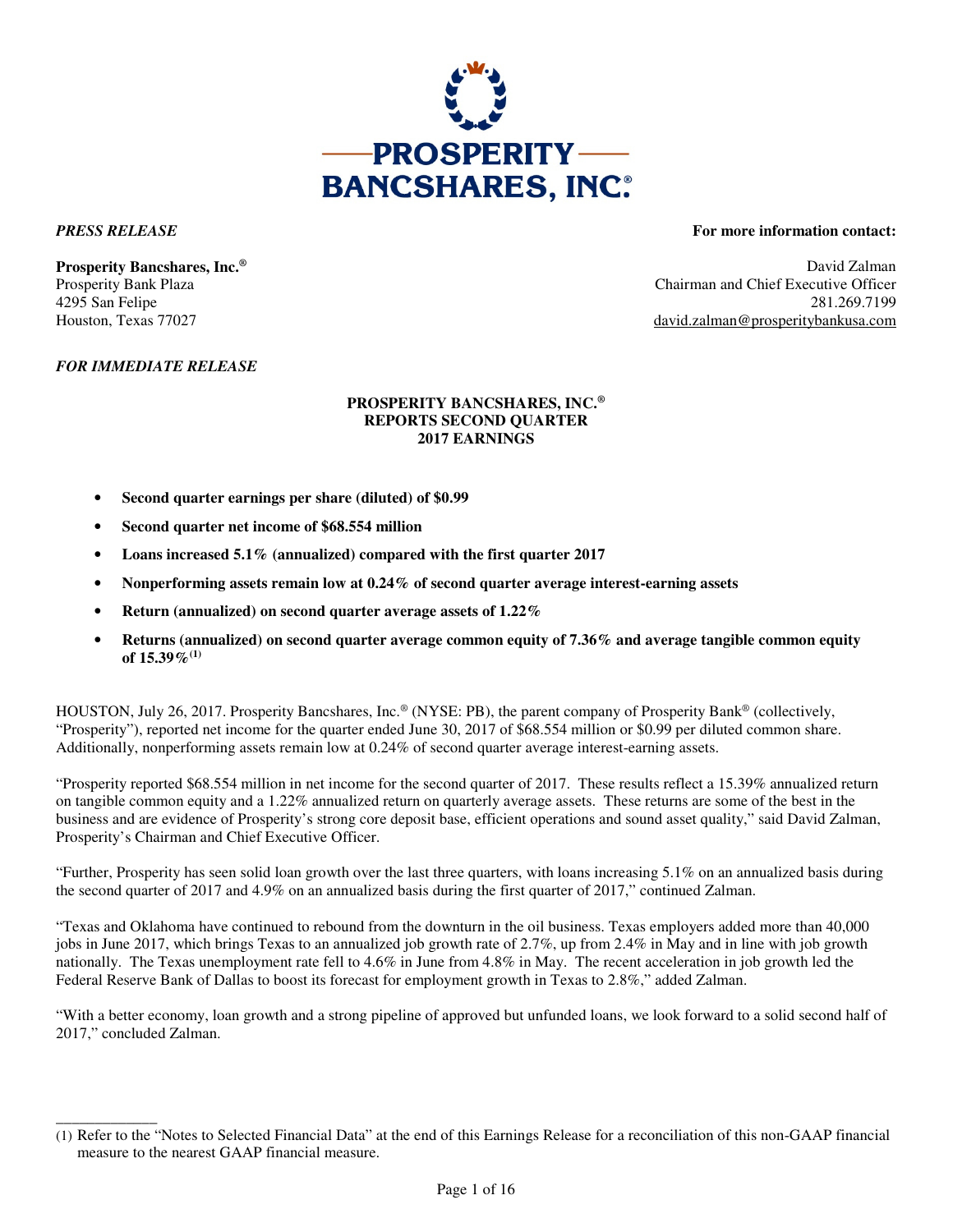### **Results of Operations for the Three Months Ended June 30, 2017**

Net income was \$68.554 million<sup>(2)</sup> for the three months ended June 30, 2017 compared with \$68.071 million<sup>(3)</sup> for the same period in 2016. Net income per diluted common share was \$0.99 for the three months ended June 30, 2017 compared with \$0.98 for the same period in 2016. Annualized returns on average assets, average common equity and average tangible common equity for the three months ended June 30, 2017 were 1.22%, 7.36% and 15.39%<sup>(1)</sup>, respectively. Prosperity's efficiency ratio (excluding credit loss provisions, net gains and losses on the sale of assets and securities and taxes) was  $42.34\%$ <sup>(1)</sup> for the three months ended June 30, 2017.

Net interest income before provision for credit losses for the three months ended June 30, 2017 was \$152.231 million compared with \$158.467 million during the same period in 2016, a decrease of \$6.236 million or 3.9%. This change was primarily due to a \$4.833 million decrease in loan discount accretion. Linked quarter net interest income before provision for credit losses decreased \$204 thousand or 0.1% to \$152.231 million compared with \$152.435 million during the three months ended March 31, 2017.

The net interest margin on a tax equivalent basis was 3.14% for the three months ended June 30, 2017, compared with 3.37% for the same period in 2016. This change was primarily due to a \$4.833 million decrease in loan discount accretion. On a linked quarter basis the net interest margin was 3.14% compared with 3.20% for the three months ended March 31, 2017.

Noninterest income was \$27.780 million for the three months ended June 30, 2017 compared with \$28.473 million for the same period in 2016, a decrease of \$693 thousand or 2.4%. This change was primarily due to the net loss on sale of assets, partially offset by the gain on sale of securities. The sale of assets was primarily related to the sale of an aircraft acquired in a previous acquisition that was leased to a third party. On a linked quarter basis, noninterest income decreased \$3.044 million or 9.9% compared with the three months ended March 31, 2017. This change was primarily due to the net loss on sale of assets, partially offset by the gain on sale of securities.

Noninterest expense was \$76.442 million for the three months ended June 30, 2017 compared with \$79.235 million for the same period in 2016, a decrease of \$2.793 million or 3.5%. This change was primarily due to a decrease in salaries and benefits and core deposit intangibles amortization. On a linked quarter basis, noninterest expense decreased \$1.620 million or 2.1% compared with the three months ended March 31, 2017. This change was primarily due to a decrease in salaries and benefits.

## **Results of Operations for the Six Months Ended June 30, 2017**

\_\_\_\_\_\_\_\_\_\_\_\_\_

Net income was \$137.119 million<sup>(4)</sup> for the six months ended June 30, 2017 compared with \$137.022 million<sup>(5)</sup> for the same period in 2016. Net income per diluted common share was \$1.97 for the six months ended June 30, 2017 compared with \$1.96 for the same period in 2016. Annualized returns on average assets, average common equity and average tangible common equity for the six months ended June 30, 2017 were 1.22%, 7.41% and 15.60%<sup>(1)</sup>, respectively. Prosperity's efficiency ratio (excluding credit loss provisions, net gains and losses on the sale of assets and securities and taxes) was  $42.68\%$ <sup>(1)</sup> for the six months ended June 30, 2017.

Net interest income before provision for credit losses for the six months ended June 30, 2017 was \$304.666 million compared with \$324.724 million for the same period in 2016, a decrease of \$20.058 million or 6.2%. This change was primarily due to a \$14.574 million decrease in loan discount accretion.

The net interest margin on a tax equivalent basis for the six months ended June 30, 2017 was 3.17% compared with 3.43% for the same period in 2016. This change was primarily due to a \$14.574 million decrease in loan discount accretion.

Noninterest income was \$58.604 million for the six months ended June 30, 2017 compared with \$59.266 million for the same period in 2016, a decrease of \$662 thousand or 1.1%. This change was primarily due to the net loss on sale of assets and a decrease in brokerage income, partially offset by the gain on sale of securities and an increase in service charges on deposit accounts. The sale of assets was primarily related to the sale of an aircraft acquired in a previous acquisition that was leased to a third party.

Noninterest expense was \$154.504 million for the six months ended June 30, 2017 compared with \$159.763 million for the same period in 2016, a decrease of \$5.259 million or 3.3%. This change was primarily due to a decrease in salaries and benefits and core deposit intangibles amortization.

<sup>(2)</sup> Includes purchase accounting adjustments of \$2.560 million, net of tax, primarily comprised of loan discount accretion of \$4.471 million for the three months ended June 30, 2017.

<sup>(3)</sup> Includes purchase accounting adjustments of \$5.712 million, net of tax, primarily comprised of loan discount accretion of \$9.304 million for the three months ended June 30, 2016.

<sup>(4)</sup> Includes purchase accounting adjustments of \$5.235 million, net of tax, primarily comprised of loan discount accretion of \$9.224 million for the six months ended June 30, 2017.

<sup>(5)</sup> Includes purchase accounting adjustments of \$14.424 million, net of tax, primarily comprised of loan discount accretion of \$23.798 million for the six months ended June 30, 2016.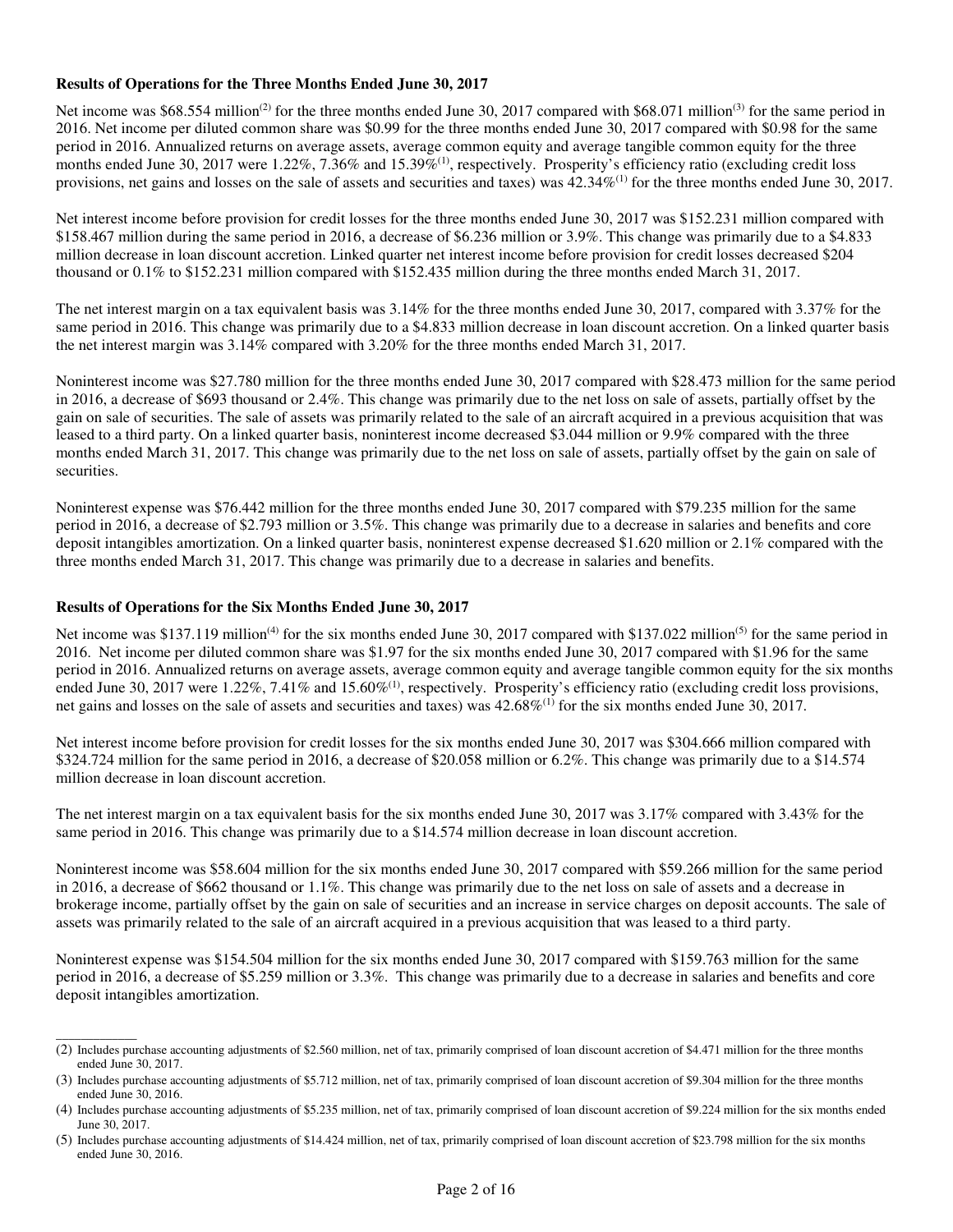### **Balance Sheet Information**

At June 30, 2017, Prosperity had \$22.297 billion in total assets, an increase of \$500.233 million or 2.3%, compared with \$21.796 billion at June 30, 2016.

Loans at June 30, 2017 were \$9.864 billion, an increase of \$214.011 million or 2.2%, compared with \$9.650 billion at June 30, 2016. Linked quarter loans increased \$124.766 million or 1.3% (5.1% annualized) from \$9.739 billion at March 31, 2017.

As part of its commercial and industrial lending activities, Prosperity extends credit to oil and gas production and service companies. Oil and gas production loans are loans to companies directly involved in the exploration and/or production of oil and gas. Oil and gas service loans are loans to companies that provide services for oil and gas production and exploration. At June 30, 2017, oil and gas loans totaled \$287.815 million or 2.9% of total loans, of which \$115.358 million were to production companies and \$172.457 million were to service companies. This compares with total oil and gas loans of \$328.409 million or 3.4% of total loans at June 30, 2016, of which \$156.734 million were to production companies and \$171.675 million were to service companies. At March 31, 2017, oil and gas loans totaled \$267.445 million or 2.8% of total loans, of which \$108.267 million were production loans and \$159.178 million were service loans.

Deposits at June 30, 2017 were \$17.071 billion, a decrease of \$148.615 million or 0.9%, compared with \$17.219 billion at June 30, 2016. Linked quarter deposits increased \$34.958 million or 0.2% from \$17.036 billion at March 31, 2017.

### **Asset Quality**

Nonperforming assets totaled \$47.618 million or 0.24% of quarterly average interest-earning assets at June 30, 2017, compared with \$52.130 million or 0.27% of quarterly average interest-earning assets at June 30, 2016, and \$41.199 million or 0.21% of quarterly average interest-earning assets at March 31, 2017. The linked quarter change was primarily due to one commercial and industrial loan placed on nonaccrual during the second quarter 2017.

The allowance for credit losses was \$83.783 million or 0.85% of total loans at June 30, 2017, \$83.826 million or 0.87% of total loans at June 30, 2016 and \$84.095 million or 0.86% of total loans at March 31, 2017. Excluding loans acquired that are accounted for under FASB Accounting Standards Codification ("ASC") Topics 310-20 and 310-30, the allowance for credit losses was 0.93%<sup>(1)</sup> of remaining loans as of June 30, 2017, compared with  $1.01\%$ <sup>(1)</sup> at June 30, 2016 and 0.96%<sup>(1)</sup> at March 31, 2017.

The provision for credit losses was \$2.750 million for the three months ended June 30, 2017 compared with \$6.000 million for the three months ended June 30, 2016 and \$2.675 million for the three months ended March 31, 2017. The provision for credit losses was \$5.425 million for the six months ended June 30, 2017 compared with \$20.000 million for the six months ended June 30, 2016.

Net charge-offs were \$3.062 million for the three months ended June 30, 2017 compared with \$5.888 million for the three months ended June 30, 2016 and \$3.906 million for the three months ended March 31, 2017. Net charge-offs for the second quarter of 2017 were primarily comprised of one commercial and industrial loan. Net charge-offs were \$6.968 million for the six months ended June 30, 2017 compared with \$17.558 million for the six months ended June 30, 2016.

### **Conference Call**

Prosperity's management team will host a conference call on Wednesday, July 26, 2017 at 10:30 a.m. Eastern Time (9:30 a.m. Central Time) to discuss Prosperity's second quarter 2017 earnings. Individuals and investment professionals may participate in the call by dialing 877-883-0383. The elite entry number is 7554104.

Alternatively, individuals may listen to the live webcast of the presentation by visiting Prosperity's website at www.prosperitybankusa.com. The webcast may be accessed from Prosperity's home page by selecting "Presentations & Calls" from the drop-down menu on the Investor Relations tab and following the instructions.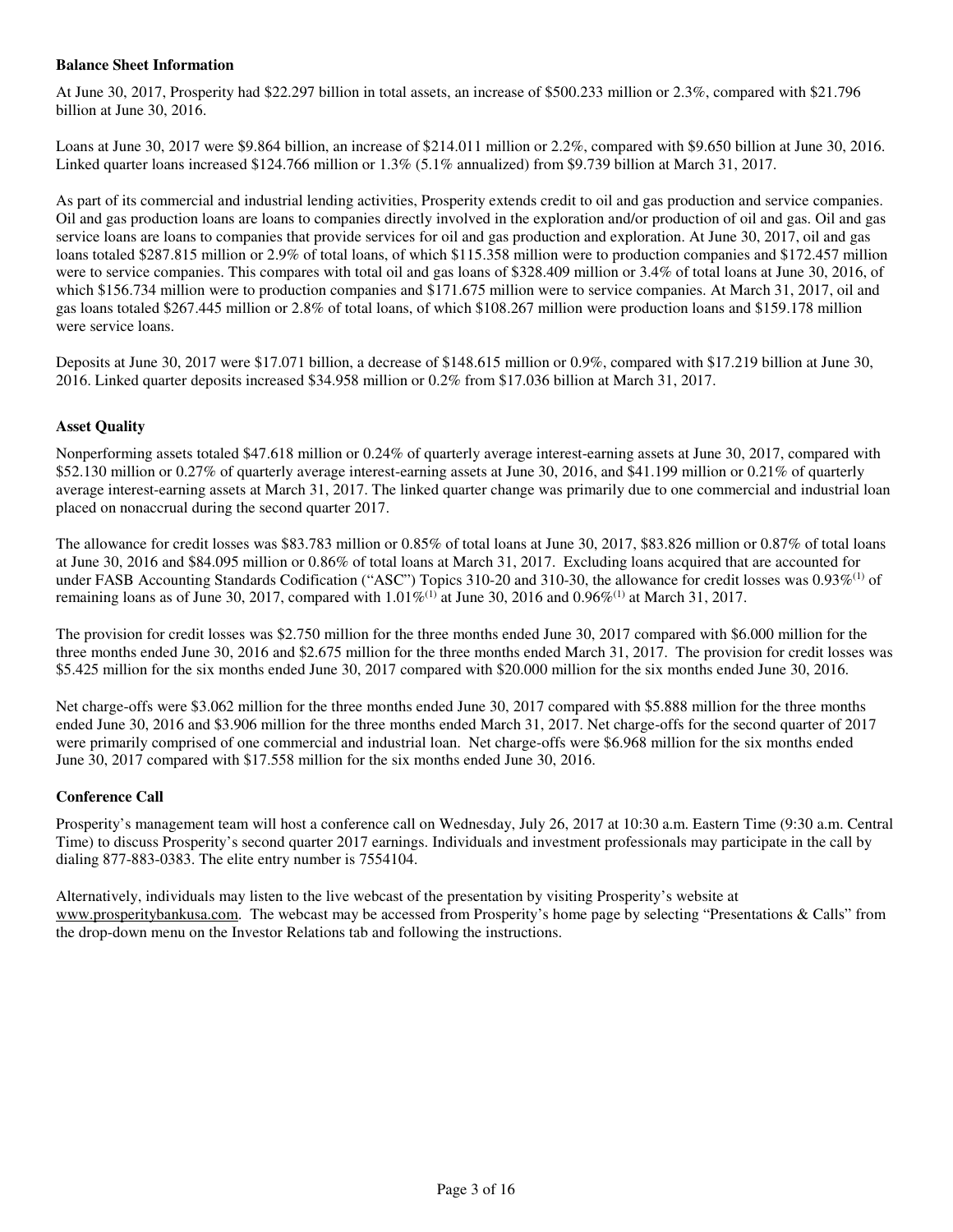### **Non-GAAP Financial Measures**

Prosperity's management uses certain non−GAAP financial measures to evaluate its performance. Specifically, Prosperity reviews tangible book value per share, return on average tangible common equity, tangible equity to tangible assets ratio and the efficiency ratio, excluding net gains and losses on the sale of assets and securities. Further, as a result of acquisitions and the related purchase accounting adjustments, Prosperity uses certain non-GAAP measures and ratios that exclude the impact of these items to evaluate its allowance for credit losses to total loans (excluding acquired loans accounted for under ASC Topics 310-20, "*Receivables-Nonrefundable Fees and Other Costs*" and 310-30, "*Receivables-Loans and Debt Securities Acquired with Deteriorated Credit Quality*"). Prosperity believes these non-GAAP financial measures provide information useful to investors in understanding Prosperity's financial results and that their presentation, together with the accompanying reconciliations, provides a more complete understanding of factors and trends affecting Prosperity's business and allows investors to view performance in a manner similar to management, the entire financial services sector, bank stock analysts and bank regulators. Further, Prosperity believes that these non-GAAP financial measures provide useful information by excluding certain items that may not be indicative of its core operating earnings and business outlook. These non-GAAP financial measures should not be considered a substitute for, nor of greater importance than, GAAP basis measures and results; Prosperity strongly encourages investors to review its consolidated financial statements in their entirety and not to rely on any single financial measure. Because non-GAAP financial measures are not standardized, it may not be possible to compare these financial measures with other companies' non-GAAP financial measures having the same or similar names. Please refer to the "Notes to Selected Financial Data" at the end of this Earnings Release for a reconciliation of these non-GAAP financial measures to the nearest respective GAAP financial measures.

## **Dividend**

Prosperity Bancshares, Inc. declared a third quarter cash dividend of \$0.34 per share, to be paid on October 2, 2017 to all shareholders of record as of September 15, 2017.

### **Prosperity Bancshares, Inc. ®**

As of June 30, 2017, Prosperity Bancshares, Inc. ® is a \$22.297 billion Houston, Texas based regional financial holding company, formed in 1983. Operating under a community banking philosophy and seeking to develop broad customer relationships based on service and convenience, Prosperity offers a variety of traditional loan and deposit products to its customers, which consist primarily of small and medium sized businesses and consumers. In addition to established banking products, Prosperity offers a complete line of services including: Internet Banking services at www.prosperitybankusa.com, Retail Brokerage Services, Credit Cards, MasterMoney Debit Cards, 24 hour voice response banking, Trust and Wealth Management, Mortgage Services, Cash Management and Mobile Banking.

As of June 30, 2017, Prosperity operated 243 full-service banking locations: 65 in the Houston area, including The Woodlands; 29 in the South Texas area including Corpus Christi and Victoria; 34 in the Dallas/Fort Worth area; 22 in the East Texas area; 29 in the Central Texas area including Austin and San Antonio; 34 in the West Texas area including Lubbock, Midland-Odessa and Abilene; 16 in the Bryan/College Station area, 6 in the Central Oklahoma area and 8 in the Tulsa, Oklahoma area.

"**Safe Harbor" Statement under the Private Securities Litigation Reform Act of 1995: This release contains, and the remarks by Prosperity's management on the conference call may contain, forward-looking statements within the meaning of the securities laws. Forward-looking statements include all statements other than statements of historical fact, including forecasts or trends, and are based on current expectations, assumptions, estimates and projections about Prosperity Bancshares and its subsidiaries. These forward-looking statements are not guarantees of future performance and are subject to risks and uncertainties, many of which are outside of Prosperity's control, which may cause actual results to differ materially from those expressed or implied by the forward-looking statements. These risks and uncertainties include but are not limited to whether Prosperity can: successfully identify acquisition targets and integrate the businesses of acquired companies and banks; continue to sustain its current internal growth rate or total growth rate; provide products and services that appeal to its customers; continue to have access to debt and equity capital markets; and achieve its sales objectives. Other risks include, but are not limited to: the possibility that credit quality could deteriorate; actions of competitors; changes in laws and regulations (including changes in governmental interpretations of regulations and changes in accounting standards); a deterioration or downgrade in the credit quality and credit agency ratings of the securities in Prosperity's securities portfolio; customer and consumer demand, including customer and consumer response to marketing; effectiveness of spending, investments or programs; fluctuations in the cost and availability of supply chain resources; economic conditions, including currency rate, interest rate and commodity price fluctuations; and weather. These and various other factors are discussed in Prosperity Bancshares' Annual Report on Form 10-K for the year ended December 31, 2016 and other reports and statements Prosperity Bancshares has filed with the SEC. Copies of the SEC filings for Prosperity Bancshares may be downloaded from the Internet at no charge from http://www.prosperitybankusa.com.**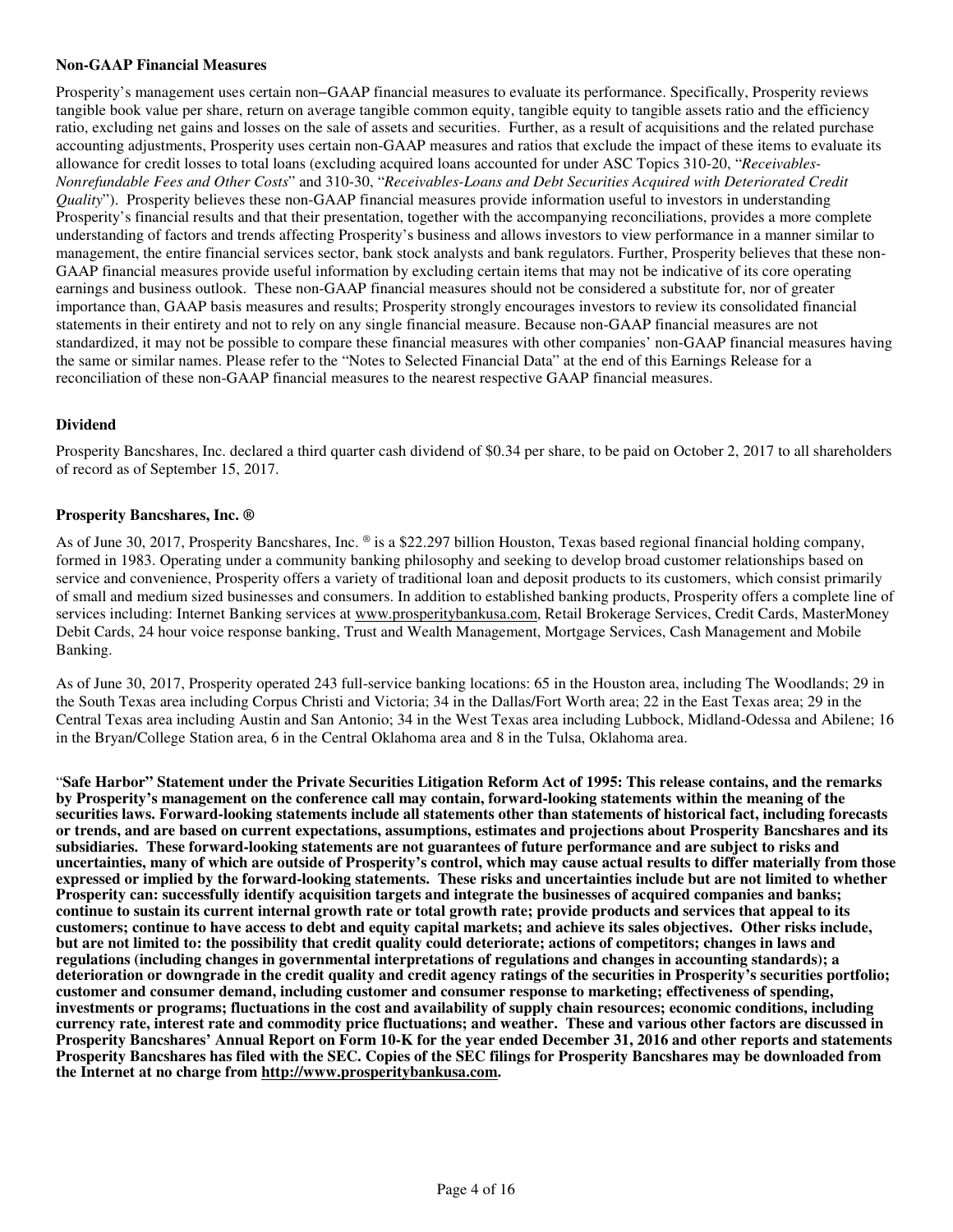Bryan Nestheimer North City Nestheimer Westheimer Nestheimer Nestheimer Nestheimer Nestheimer Nestheimer Nestheimer Bryan-29<sup>th</sup> Street Yorktown Neller Keller West University West University Yorktown Bryan-East Woodcreek Roanoke Roanoke Woodcreek Roanoke Woodcreek Bryan-North **West Texas Area -** Stockyards **Stockyards** Stockyards **West Texas Area - West Texas Area -**  $\blacksquare$ Caldwell **Katy - Abilene -**  College Station **College Station Other Dallas/Fort Worth Area Cinco Ranch Antilley Road** Crescent Point **College Stations Cinco Ranch Antilley Road** Crescent Point **Barrow Street** Crescent Point **Locations - Security Crescent Point Barrow Street** Barrow Street Hearne Cypress Street Arlington and Arlington Cypress Street Archives and Archives and Archives and Archives and Archives and Archives and Archives and Archives and Archives and Archives and Archives and Archives and Archi Navasota Gainesville The Woodlands-I-45 New Waverly **Clen Rose** Glen Rose The Woodlands-Research Forest **Lubbock - Rock Prairie** 4<sup>th</sup> Street **Granbury** Rock Prairie **Acceleration Community** Granbury **4** and the control of the control of the control of the control of the control of the control of the control of the control of the control of the control of the control of th Southwest Parkway **Mesquite** Mesquite **Other Houston Area** 66<sup>th</sup> Street<br>
Tower Point **Multiple Street**<br> **Conserved Area Conserved Area Conserved Area Conserved Area Conserved Area Conserved Area Conserved Area** Tower Point **CONFIDENTIAL SET ASSESS** TOWER TOWER A SET A SET AND MUCHAEL SET A SET A SET AND MUCHAEL SET A SET A SET AND MUCHAEL SET A SET AND MUCHAEL SET A SET AND MUCHAEL SET A SET A SET AND MUCHAEL SET A SET AND MUCHAE Wellborn Road and Sanger Sethern Sethern Sethern Sethern Sethern Sethern Sethern Sethern Sethern Sethern Sethern Sethern Sethern Sethern Sethern Sethern Sethern Sethern Sethern Sethern Sethern Sethern Sethern Sethern Sethe

# **Austin - Research Australian Cleveland** Cleveland North University

New Braunfels **South Texas Area -** The United States of Texas Area - **11** South Texas Area - **12** 2012 11 22 22 23 24 25 26 26 26 27 27 28 27 28 27 28 27 28 27 28 27 28 27 28 27 28 27 28 27 28 27 28 27 28 27 28 27 28 27 28

### **Dallas/Fort Worth Area - Downtown Downtown Victoria Main** 23

**Dallas - Expressway Express - Express - Express - Express - Express - Express - Express - Express - Express - Express - Express - Express - Express - Express - Express - Express - Express - Express - Express - Express - E** Abrams Centre Fairfield Victoria-North I-240 Balch Springs **First Colony** First Colony **First Colony** Alexander Control of the Memorial Memorial Camp Wisdom Fry Road **Other South Texas Area**  Dallas – Central Expressway Gladebrook Alice **Locations -**  Frisco Grand Parkway Aransas Pass Edmond Frisco-West Heights Beeville Norman Kiest Highway 6 West Colony Creek McKinney Little York Cuero **Tulsa Area-**McKinney-Stonebridge Medical Center Edna **Tulsa -**  Midway Memorial Drive Goliad Garnett Plano **Northside Server Accord Accord Accord Accord Accord Accord Accord Accord Accord Accord Accord Accord Accord Marvard Gonzales Harvard Accord Accord Accord Accord Accord Accord Accord Accord Accord Accord Accord Accor** Preston Forest **Preston Forest** Pasadena **Memorial** Pasadena **Memorial** Hallettsville Memorial Preston Road Sheridan Pecan Grove Register Sheridan Register Sheridan Register Sheridan Pecan Grove Sheridan Red Oak S. Harvard S. Harvard Pin Oak Pin Oak Mathis Mathis S. Harvard S. Harvard Sachse **River Oaks** River Oaks **Padre Island** Padre Island Utica Tower The Colony **Sugar Land** Palacios Palacios Palacios Palacios Palacios Palacios Palacios Palacios Palacios Palacios Palacios Palacios Palacios Palacios Palacios Palacios Palacios Palacios Palacios Palacios Palacios Palacios Turtle Creek SW Medical Center Port Lavaca

**Bryan/College Station Area -** Fort Worth - Taft Worth - Waugh Drive Taft - Taft - Taft - Taft - Taft - Taft - Taft - Taft - Taft - Taft - Taft - Taft - Taft - Taft - Taft - Taft - Taft - Taft - Taft - Taft - Taft - Taft -

Cedar Park Athens El Campo Congress **Blooming Grove Blooming Grove** Dayton **Dayton Midland - Midland -**Lakeway Canton Galveston Wadley Liberty Hill Carthage Groves Wall Street Northland Hempstead Corsicana Corsicana Hempstead Hempstead Hempstead Structure and Hempstead Hempstead Hempstead Oak Hill **Odessa - Crockett** Crockett **Hitchcock Consumersion Crockett** Crockett Crockett Bitchcock **Odessa -**  $\alpha$ Research Blvd Grandview Eustace Eustace Communications (Eustace Liberty Communications Grandview Grandview Communications of the Communications of the Communications of the Communications of the Communications of the Commu Westlake Gilmer Gilmer Gilmer Magnolia Grant Grant Grant Grant Grapeland Magnolia Parkway Magnolia Parkway (Kermit Highway Gun Barrel City (Kermit Highway Mont Belvieu **Other Central Texas Area** Gun Barrel City Mont Belvieu Parkway **Locations - Jacksonville Conserverse Interventional Sections Algebra 2016 Nederland** Bastrop Kerens Needville **Other West Texas Area**  Canyon Lake Longview Rosenberg **Locations -**  Dime Box Big Spring Nount Vernon Shadow Creek Shadow Creek Big Spring Dripping Springs **Palestine** Palestine **Palestine** Spring Spring Brownfield Elgin **Rusk Rusk Tomball** Brownwood Brownwood Brownwood Brownwood Brownwood Brownwood Flatonia **Seven Points** Seven Points **Waller** Waller Cisco Georgetown Teague West Columbia Comanche Gruene **Tyler-Beckham** Tyler-Beckham Wharton **Wharton** Early Kingsland Tyler-South Broadway Winnie Floydada La Grange School and Tyler-University School and Wirt Wirt Gorman Gorman Gorman (Gorman Gorman Gorman Corman G Lexington Winnsboro Levelland

Round Rock **Houston -** Calallen Plainview San Antonio San Angelo (San Angelo Aldine Carmel Carmel San Angelo San Angelo San Angelo San Angelo San Angelo Schulenburg Slaton Alief Northwest Slaton Slaton Slaton Slaton Northwest Slaton Slaton Slaton Slaton Slaton Slaton Slaton Slaton Slaton Slaton Slaton Slaton Slaton Slaton Slaton Slaton Slaton Slaton Slaton Slaton Slaton Sl Seguin Bellaire Bellaire Saratoga Saratoga Saratoga Shyder Smithville **Beltway** Beltway **Timbergate Beltway** Timbergate Thorndale Clear Lake Water Street **Oklahoma Cypress Cypress Cypress Cypress Cypress Cypress Cypress Cypress Cypress Cypress Cypress Cypress Cypress Cypress Cypress Cypress Cypress Cypress Cypress Cypress Cypress Cypress Cypress Cypress Cypress Cypress Cypress Cypre** The Plaza and the Plaza Rockport Rockport Covasso Uptown Sinton

Huntsville Azle **The Woodlands -** Judge Ely The Woodlands-College Park

Waxahachie Bay City Bay City 98<sup>th</sup> Street **Central Texas Area - Central Texas Area - Weatherford Beaumont** Beaumont **Avenue Q** Allandale **East Texas Area -** East Bernard East Bernard Texas Tech Student Union<br>
Cedar Park<br>
Texas Tech Student Union

Pleasanton **Houston Area - Corpus Christi -** Merkel

 $4<sup>th</sup> Street$ <br>66<sup>th</sup> Street

Weimar Copperfield Central Oklahoma Area-<br>
Cypress **Cypress** Cypress **Cypress Cypress Cypress Cypress Cypress Cypress Cypress Cypress Cypress Cypress Cypress Cypress Cypress Cypress Cypress Cy** 

Gessner **Locations - Central Oklahoma Area Other Central Oklahoma Area Clare Contral Oklahoma Area Clare Clare** 

Westmoreland Tanglewood Portland **Other Tulsa Area Locations -** 

- - -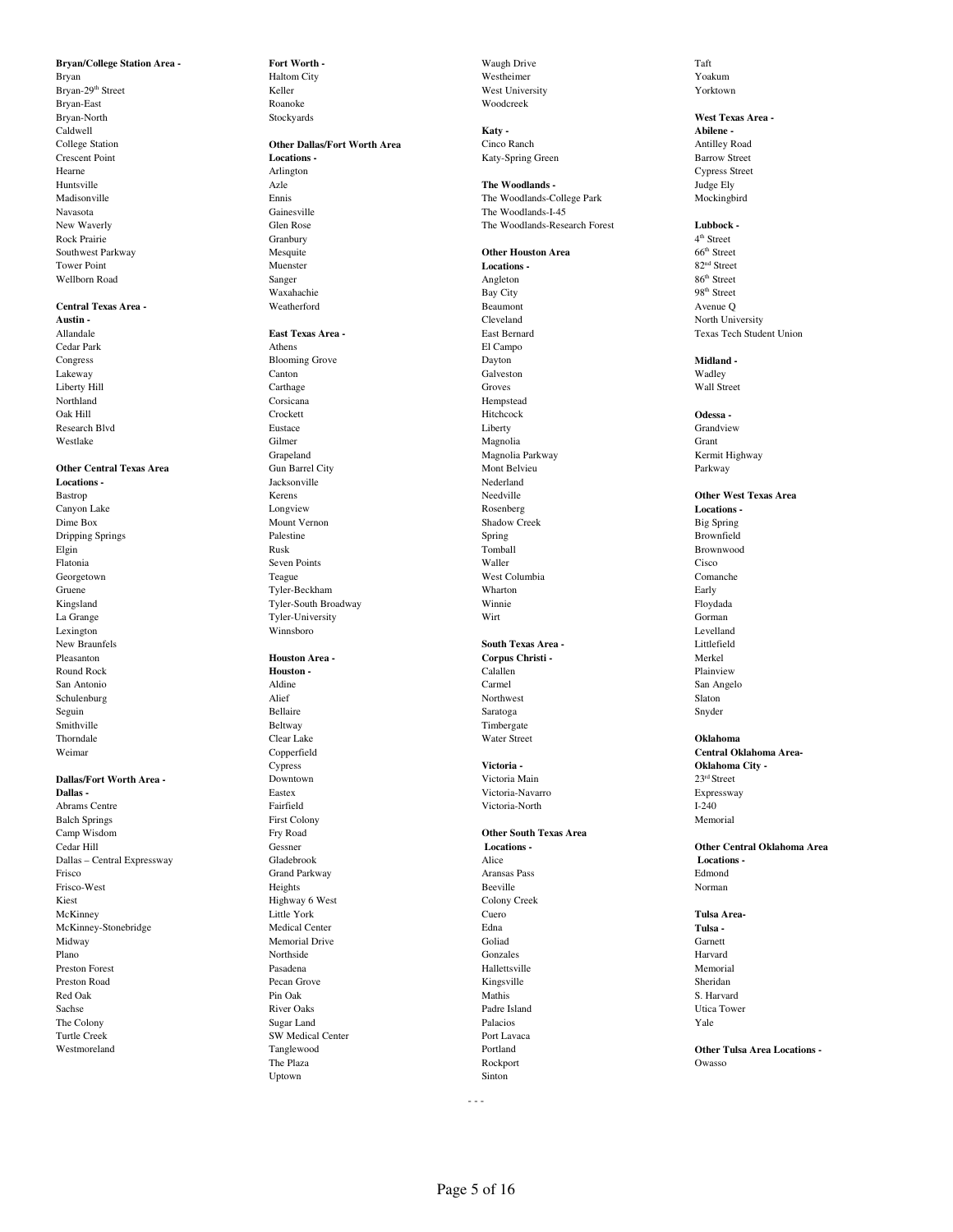|                                             | Jun 30, 2017 | Mar 31, 2017 | Dec 31, 2016 | Sep 30, 2016 | Jun 30, 2016    |
|---------------------------------------------|--------------|--------------|--------------|--------------|-----------------|
| <b>Balance Sheet Data (at period end)</b>   |              |              |              |              |                 |
| Loans                                       | \$9,864,019  | \$9,739,253  | \$9,622,060  | \$9,548,314  | 9,650,008<br>S. |
| Investment securities $(A)$                 | 9,582,195    | 9,854,120    | 9,726,086    | 8,988,021    | 9,274,651       |
| Federal funds sold                          | 757          | 945          | 1,178        | 630          | 484             |
| Allowance for credit losses                 | (83, 783)    | (84,095)     | (85,326)     | (85,585)     | (83, 826)       |
| Cash and due from banks                     | 321,958      | 324,797      | 436,203      | 341,483      | 333,208         |
| Goodwill                                    | 1,900,845    | 1,900,845    | 1,900,845    | 1,900,349    | 1,903,451       |
| Core deposit intangibles, net               | 42,150       | 43,869       | 45,784       | 48,010       | 44,861          |
| Other real estate owned                     | 15,472       | 15,698       | 15,463       | 16,280       | 15,677          |
| Fixed assets, net                           | 256,511      | 257,558      | 262,083      | 270,386      | 273,104         |
| Other assets                                | 396,419      | 424,429      | 406,696      | 376,156      | 384,692         |
| Total assets                                | \$22,296,543 | \$22,477,419 | \$22,331,072 | \$21,404,044 | \$21,796,310    |
|                                             |              |              |              |              |                 |
| Noninterest-bearing deposits                | \$5,397,293  | \$5,299,264  | \$5,190,973  | \$5,159,333  | \$5,016,637     |
| Interest-bearing deposits                   | 11,673,237   | 11,736,308   | 12,116,329   | 11,762,076   | 12,202,508      |
| Total deposits                              | 17,070,530   | 17,035,572   | 17,307,302   | 16,921,409   | 17,219,145      |
| Other borrowings                            | 1,035,506    | 1,270,644    | 990,781      | 425,916      | 606,049         |
| Securities sold under repurchase agreements | 346,324      | 335,875      | 320,430      | 318,449      | 320,001         |
| Other liabilities                           | 107,995      | 146,246      | 70,248       | 143,458      | 106,531         |
| Total liabilities                           | 18,560,355   | 18,788,337   | 18,688,761   | 17,809,232   | 18,251,726      |
| Shareholders' equity <sup>(B)</sup>         | 3,736,188    | 3,689,082    | 3,642,311    | 3,594,812    | 3,544,584       |
| Total liabilities and equity                | \$22,296,543 | \$22,477,419 | \$22,331,072 | \$21,404,044 | \$21,796,310    |

**(A) Includes \$2,871, \$2,200, \$2,171, \$2,310 and \$2,496 in unrealized gains on available for sale securities for the quarterly periods ended June 30, 2017, March 31, 2017, December 31, 2016, September 30, 2016 and June 30, 2016, respectively.** 

**(B) Includes \$1,866, \$1,430, \$1,411, \$1,502 and \$1,623 in after-tax unrealized gains on available for sale securities for the quarterly periods ended June 30, 2017, March 31, 2017, December 31, 2016, September 30, 2016 and June 30, 2016, respectively.**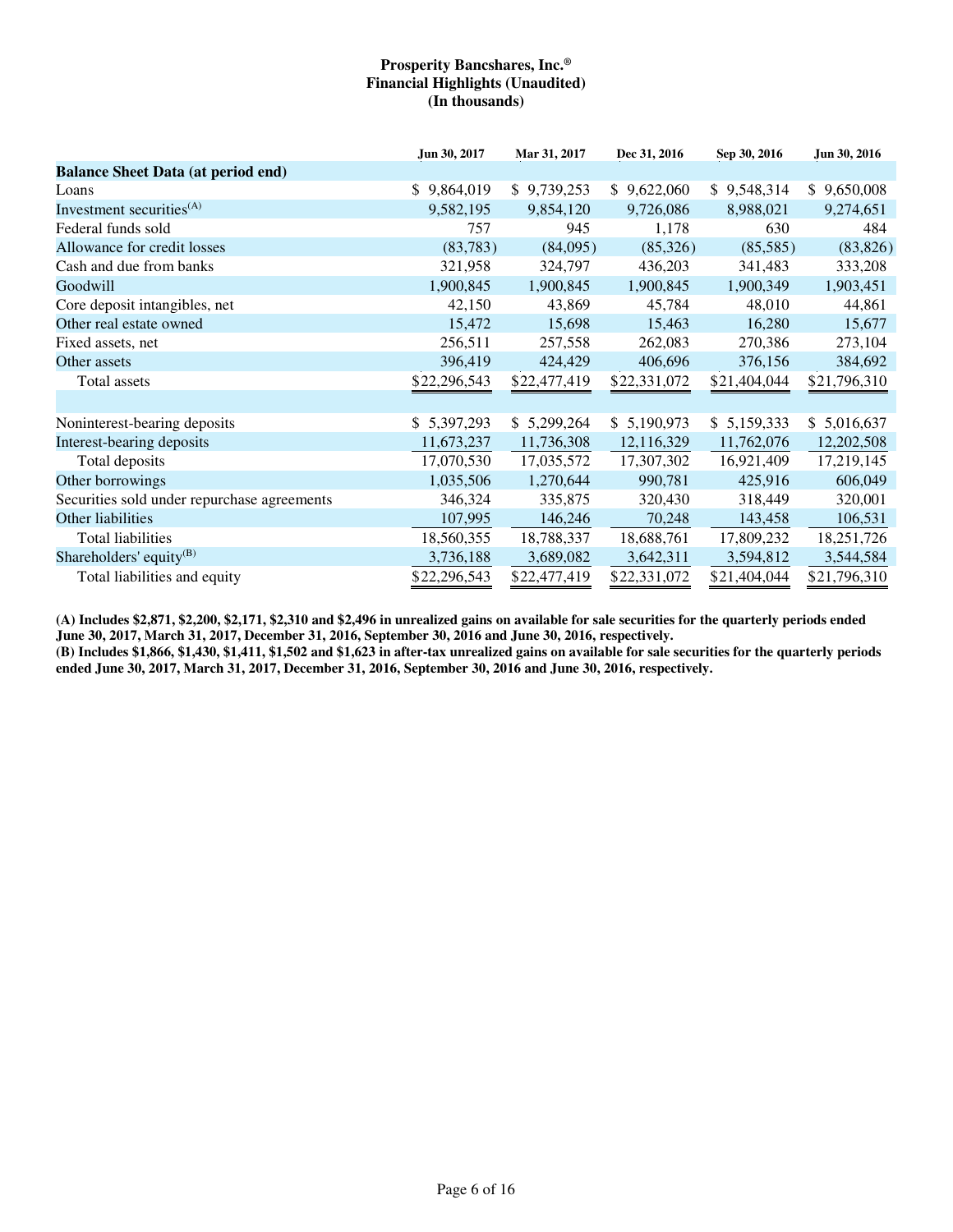|                                                       | <b>Three Months Ended</b> |                 |    |                 |    |                 |                 | <b>Year-to-Date</b> |                 |             |                 |              |                 |
|-------------------------------------------------------|---------------------------|-----------------|----|-----------------|----|-----------------|-----------------|---------------------|-----------------|-------------|-----------------|--------------|-----------------|
|                                                       |                           | Jun 30,<br>2017 |    | Mar 31,<br>2017 |    | Dec 31,<br>2016 | Sep 30,<br>2016 |                     | Jun 30,<br>2016 |             | Jun 30,<br>2017 |              | Jun 30,<br>2016 |
| <b>Income Statement Data</b>                          |                           |                 |    |                 |    |                 |                 |                     |                 |             |                 |              |                 |
| Interest income:                                      |                           |                 |    |                 |    |                 |                 |                     |                 |             |                 |              |                 |
| Loans                                                 | \$                        | 114,975         |    | \$111,710       |    | \$115,993       | \$116,247       |                     | \$118,297       |             | \$226,685       |              | \$242,819       |
| $Securities^{(C)}$                                    |                           | 52,912          |    | 53,157          |    | 48,573          | 48,132          |                     | 51,097          |             | 106,069         |              | 103,670         |
| Federal funds sold and other earning assets           |                           | 160             |    | 183             |    | 103             | 81              |                     | 65              |             | 343             |              | 161             |
| Total interest income                                 |                           | 168,047         |    | 165,050         |    | 164,669         | 164,460         |                     | 169,459         |             | 333,097         |              | 346,650         |
|                                                       |                           |                 |    |                 |    |                 |                 |                     |                 |             |                 |              |                 |
| Interest expense:                                     |                           |                 |    |                 |    |                 |                 |                     |                 |             |                 |              |                 |
| Deposits                                              |                           | 11,441          |    | 9,908           |    | 9,478           | 9,396           |                     | 10,045          |             | 21,349          |              | 20,251          |
| Other borrowings                                      |                           | 4,040           |    | 2,476           |    | 1,121           | 752             |                     | 710             |             | 6,516           |              | 1,192           |
| Securities sold under repurchase agreements           |                           | 335             |    | 231             |    | 238             | 248             |                     | 234             |             | 566             |              | 446             |
| Junior subordinated debentures                        |                           |                 |    |                 |    |                 |                 |                     | 3               |             |                 |              | 37              |
| Total interest expense                                |                           | 15,816          |    | 12,615          |    | 10,837          | 10,396          |                     | 10,992          |             | 28,431          |              | 21,926          |
| Net interest income                                   |                           | 152,231         |    | 152,435         |    | 153,832         | 154,064         |                     | 158,467         |             | 304,666         |              | 324,724         |
| Provision for credit losses                           |                           | 2,750           |    | 2,675           |    | 2,000           | 2,000           |                     | 6,000           |             | 5,425           |              | 20,000          |
| Net interest income after provision for credit losses |                           | 149,481         |    | 149,760         |    | 151,832         | 152,064         |                     | 152,467         |             | 299,241         |              | 304,724         |
| Noninterest income:                                   |                           |                 |    |                 |    |                 |                 |                     |                 |             |                 |              |                 |
| Nonsufficient funds (NSF) fees                        |                           | 7,805           |    | 8,089           |    | 8,552           | 8,764           |                     | 8,031           |             | 15,894          |              | 16,220          |
| Credit card, debit card and ATM card income           |                           | 6,186           |    | 5,953           |    | 5,902           | 5,903           |                     | 5,929           |             | 12,139          |              | 11.756          |
| Service charges on deposit accounts                   |                           | 5,405           |    | 5,421           |    | 4,934           | 4,698           |                     | 4,610           |             | 10,826          |              | 9,200           |
| Trust income                                          |                           | 2,271           |    | 2,155           |    | 2,480           | 1,851           |                     | 1,762           |             | 4,426           |              | 3,789           |
| Mortgage income                                       |                           | 1,107           |    | 1,266           |    | 1,690           | 2,143           |                     | 1,772           |             | 2,373           |              | 3,243           |
| Brokerage income                                      |                           | 427             |    | 488             |    | 782             | 1,213           |                     | 1,286           |             | 915             |              | 2,576           |
| Bank owned life insurance income                      |                           | 1,364           |    | 1,353           |    | 1,390           | 1,417           |                     | 1,473           |             | 2,717           |              | 2,856           |
| Net (loss) gain on sale of assets                     |                           | (3,783)         |    | 1,759           |    | 475             | 37              |                     | 332             |             | (2,024)         |              | 1,352           |
| Gain on sale of securities                            |                           | 3,270           |    |                 |    |                 |                 |                     | $\equiv$        |             | 3,270           |              |                 |
| Other noninterest income                              |                           | 3,728           |    | 4,340           |    | 3,270           | 3,658           |                     | 3,278           |             | 8,068           |              | 8,274           |
| Total noninterest income                              |                           | 27,780          |    | 30,824          |    | 29,475          | 29,684          |                     | 28,473          |             | 58,604          |              | 59,266          |
|                                                       |                           |                 |    |                 |    |                 |                 |                     |                 |             |                 |              |                 |
| Noninterest expense:                                  |                           |                 |    |                 |    |                 |                 |                     |                 |             |                 |              |                 |
| Salaries and benefits                                 |                           | 47,343          |    | 48,444          |    | 51,231          | 48,328          |                     | 48,224          |             | 95,787          |              | 98,338          |
| Net occupancy and equipment                           |                           | 5,460           |    | 5,503           |    | 5,696           | 5,997           |                     | 5,741           |             | 10,963          |              | 11,365          |
| Credit and debit card, data processing and            |                           |                 |    |                 |    |                 |                 |                     |                 |             |                 |              |                 |
| software amortization                                 |                           | 4,216           |    | 4,085           |    | 4,249           | 4,207           |                     | 4,164           |             | 8,301           |              | 8,594           |
| Regulatory assessments and FDIC insurance             |                           | 3,548           |    | 3,549           |    | 2,424           | 3,434           |                     | 3,447           |             | 7,097           |              | 6,877           |
| Core deposit intangibles amortization                 |                           | 1,719           |    | 1,915           |    | 2,226           | 2,418           |                     | 2,334           |             | 3,634           |              | 4,556           |
| Depreciation                                          |                           | 3,051           |    | 3,103           |    | 3,170           | 3,289           |                     | 3,286           |             | 6,154           |              | 6,635           |
| Communications                                        |                           | 2,664           |    | 2,702           |    | 2,771           | 2,870           |                     | 2,981           |             | 5,366           |              | 5,920           |
| Other real estate expense                             |                           | 128             |    | 95              |    | 378             | 44              |                     | 50              |             | 223             |              | 92              |
| Net (gain) loss on sale of other real estate          |                           | (71)            |    | (10)            |    | (44)            | (3)             |                     | 347             |             | (81)            |              | 333             |
| Other noninterest expense                             |                           | 8,384           |    | 8,676           |    | 7,047           | 8,892           |                     | 8,661           |             | 17,060          |              | 17,053          |
| Total noninterest expense                             |                           | 76,442          |    | 78,062          |    | 79,148          | 79,476          |                     | 79,235          |             | 154,504         |              | 159,763         |
| Income before income taxes                            |                           | 100,819         |    | 102,522         |    | 102,159         | 102,272         |                     | 101,705         |             | 203,341         |              | 204,227         |
| Provision for income taxes                            |                           | 32,265          |    | 33,957          |    | 33,366          | 33,621          |                     | 33,634          |             | 66,222          |              | 67,205          |
| Net income available to common shareholders           | \$                        | 68,554          | \$ | 68,565          | \$ | 68,793          | \$<br>68,651    | \$                  | 68,071          | $\sqrt{\ }$ | 137,119         | $\mathbb{S}$ | 137,022         |

**(C) Interest income on securities was reduced by net premium amortization of \$9,403, \$9,883, \$11,502, \$11,312 and \$10,407 for the threemonth periods ended June 30, 2017, March 31, 2017, December 31, 2016, September 30, 2016 and June 30, 2016, respectively, and \$19,286 and \$20,660 for the six-month periods ended June 30, 2017 and June 30, 2016.**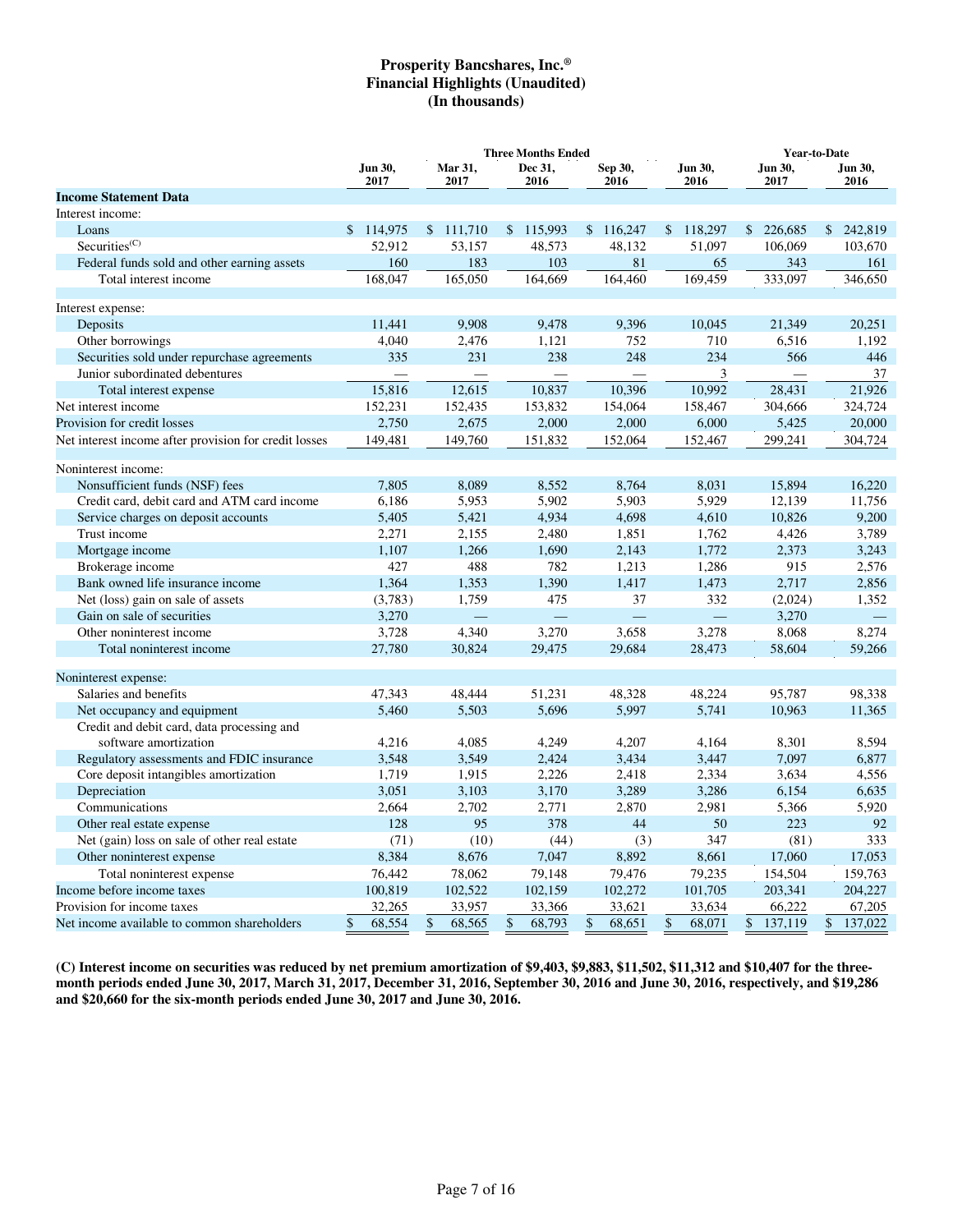### **Prosperity Bancshares, Inc. ® Financial Highlights (Unaudited) (Dollars and share amounts in thousands, except per share data and market prices)**

|                                                                            | <b>Three Months Ended</b> |                 |                      |                 |               |                 | <b>Year-to-Date</b> |                 |               |                 |               |                 |                    |                 |
|----------------------------------------------------------------------------|---------------------------|-----------------|----------------------|-----------------|---------------|-----------------|---------------------|-----------------|---------------|-----------------|---------------|-----------------|--------------------|-----------------|
|                                                                            |                           | Jun 30,<br>2017 |                      | Mar 31,<br>2017 |               | Dec 31,<br>2016 |                     | Sep 30,<br>2016 |               | Jun 30,<br>2016 |               | Jun 30,<br>2017 |                    | Jun 30,<br>2016 |
| <b>Profitability</b>                                                       |                           |                 |                      |                 |               |                 |                     |                 |               |                 |               |                 |                    |                 |
| Net income (D) (E)                                                         | \$                        | 68,554          | \$                   | 68,565          | \$            | 68,793          | \$                  | 68,651          | \$            | 68,071          |               | \$137,119       |                    | \$137,022       |
| Basic earnings per share                                                   | \$                        | 0.99            | \$                   | 0.99            | \$            | 0.99            | \$                  | 0.99            | \$            | 0.98            | \$            | 1.97            | \$                 | 1.96            |
| Diluted earnings per share                                                 | $\mathbb{S}$              | 0.99            | $\mathsf{\$}$        | 0.99            | $\mathsf{\$}$ | 0.99            | $\mathsf{\$}$       | 0.99            | $\mathsf{\$}$ | 0.98            | $\mathsf{\$}$ | 1.97            | $\mathbf{\hat{S}}$ | 1.96            |
| Return on average assets <sup>(F)</sup>                                    |                           | $1.22\%$        |                      | 1.23%           |               | $1.26\%$        |                     | 1.27%           |               | 1.24%           |               | 1.22%           |                    | 1.24%           |
| Return on average common equity $(F)$                                      |                           | 7.36%           |                      | 7.45%           |               | 7.58%           |                     | 7.66%           |               | 7.70%           |               | 7.41%           |                    | 7.77%           |
| Return on average tangible common equity (F) (G)                           |                           | 15.39%          |                      | 15.82%          |               | 16.33%          |                     | 16.79%          |               | 17.15%          |               | 15.60%          |                    | 17.37%          |
| Tax equivalent net interest margin (D) (H)                                 |                           | 3.14%           |                      | 3.20%           |               | 3.26%           |                     | 3.29%           |               | 3.37%           |               | 3.17%           |                    | 3.43%           |
| Efficiency ratio <sup>(G)(I)</sup>                                         |                           | 42.34%          |                      | 43.01%          |               | 43.29%          |                     | 43.26%          |               | 42.46%          |               | 42.68%          |                    | 41.75%          |
| <b>Liquidity and Capital Ratios</b>                                        |                           |                 |                      |                 |               |                 |                     |                 |               |                 |               |                 |                    |                 |
| Equity to assets                                                           |                           | 16.76%          |                      | 16.41%          |               | 16.31%          |                     | 16.80%          |               | 16.26%          |               | 16.76%          |                    | 16.26%          |
| Common equity tier 1 capital                                               |                           | 14.80%          |                      | 14.45%          |               | 14.48%          |                     | 14.41%          |               | 13.66%          |               | 14.80%          |                    | 13.66%          |
| Tier 1 risk-based capital                                                  |                           | 14.80%          |                      | 14.45%          |               | 14.48%          |                     | 14.41%          |               | 13.66%          |               | 14.80%          |                    | 13.66%          |
| Total risk-based capital                                                   |                           | 15.49%          |                      | 15.14%          |               | 15.20%          |                     | 15.14%          |               | 14.37%          |               | 15.49%          |                    | 14.37%          |
| Tier 1 leverage capital                                                    |                           | 8.82%           |                      | 8.62%           |               | 8.68%           |                     | 8.50%           |               | 8.11%           |               | 8.82%           |                    | 8.11%           |
| Period end tangible equity to period end tangible<br>assets <sup>(G)</sup> |                           | 8.81%           |                      | 8.50%           |               | 8.32%           |                     | 8.46%           |               | 8.04%           |               | 8.81%           |                    | $8.04\%$        |
|                                                                            |                           |                 |                      |                 |               |                 |                     |                 |               |                 |               |                 |                    |                 |
| <b>Other Data</b>                                                          |                           |                 |                      |                 |               |                 |                     |                 |               |                 |               |                 |                    |                 |
| Weighted-average shares used in computing<br>earnings per common share     |                           |                 |                      |                 |               |                 |                     |                 |               |                 |               |                 |                    |                 |
| <b>Basic</b>                                                               |                           | 69,487          |                      | 69,480          |               | 69,482          |                     | 69,478          |               | 69,565          |               | 69,483          |                    | 69.869          |
| Diluted                                                                    |                           | 69,487          |                      | 69,482          |               | 69,486          |                     | 69,484          |               | 69,574          |               | 69,484          |                    | 69,877          |
| Period end shares outstanding                                              |                           | 69,488          |                      | 69,480          |               | 69,491          |                     | 69,478          |               | 69,480          |               | 69,488          |                    | 69,480          |
| Cash dividends paid per common share                                       | \$                        | 0.3400          | \$                   | 0.3400          | \$            | 0.3400          | \$                  | 0.3000          | \$            | 0.3000          | \$            | 0.6800          | \$                 | 0.6000          |
| Book value per common share                                                | \$                        | 53.77           | $\mathbf{s}$         | 53.10           | \$            | 52.41           | $\mathcal{S}$       | 51.74           | \$            | 51.02           | \$            | 53.77           | \$                 | 51.02           |
| Tangible book value per common share <sup>(G)</sup>                        | \$                        | 25.81           | \$                   | 25.11           | \$            | 24.40           | \$                  | 23.70           | \$            | 22.97           | \$            | 25.81           | \$                 | 22.97           |
| <b>Common Stock Market Price</b>                                           |                           |                 |                      |                 |               |                 |                     |                 |               |                 |               |                 |                    |                 |
| High                                                                       | \$                        | 71.97           | \$                   | 77.87           | \$            | 73.68           | \$                  | 56.27           | \$            | 54.57           | \$            | 77.87           | $\mathcal{S}$      | 54.57           |
| Low                                                                        | \$                        | 61.29           | $\mathbf S$          | 65.34           | \$            | 52.81           | \$                  | 45.94           | \$            | 43.28           | \$            | 61.29           | \$                 | 33.57           |
| Period end closing price                                                   | \$                        | 64.24           | $\sqrt{\frac{2}{5}}$ | 69.71           | \$            | 71.78           | $\mathsf{\$}$       | 54.89           | \$            | 50.99           | $\mathsf{\$}$ | 64.24           | \$                 | 50.99           |
| Employees - FTE                                                            |                           | 3,037           |                      | 3,033           |               | 3,035           |                     | 3,071           |               | 3,106           |               | 3,037           |                    | 3,106           |
| Number of banking centers                                                  |                           | 243             |                      | 244             |               | 245             |                     | 245             |               | 245             |               | 243             |                    | 245             |

### **(D) Includes purchase accounting adjustments for the periods presented as follows:**

|                                |              | <b>Three Months Ended</b> | Year-to-Date |              |              |              |              |
|--------------------------------|--------------|---------------------------|--------------|--------------|--------------|--------------|--------------|
|                                | Jun 30, 2017 | Mar 31, 2017              | Dec 31, 2016 | Sep 30, 2016 | Jun 30, 2016 | Jun 30. 2017 | Jun 30, 2016 |
| Loan discount accretion        | \$4,471      | \$4,753                   | \$7.552      | \$7.620      | \$9,304      | \$9,224      | \$23,798     |
| <b>Securities amortization</b> | \$745        | \$852                     | \$950        | \$1,051      | \$948        | \$1,597      | \$2,670      |
| Time deposits amortization     | \$39         | \$99                      | \$232        | \$575        | \$178        | \$138        | \$360        |

**(E) Using effective tax rate of 32.0%, 33.1%, 32.7%, 32.9% and 33.1% for the three-month periods ended June 30, 2017, March 31, 2017, December 31, 2016, September 30, 2016 and June 30, 2016, respectively and 32.6% and 32.9% for the six-month periods ended June 30, 2017 and June 30, 2016, respectively. (F) Interim periods annualized.** 

**(G) Refer to the "Notes to Selected Financial Data" at the end of this Earnings Release for a reconciliation of this non-GAAP financial measure.** 

**(H) Net interest margin for all periods presented is based on average balances on an actual 365 day or 366 day basis.** 

**(I) Calculated by dividing total noninterest expense, excluding credit loss provisions, by net interest income plus noninterest income, excluding net gains and losses on the sale of assets and securities. Additionally, taxes are not part of this calculation.**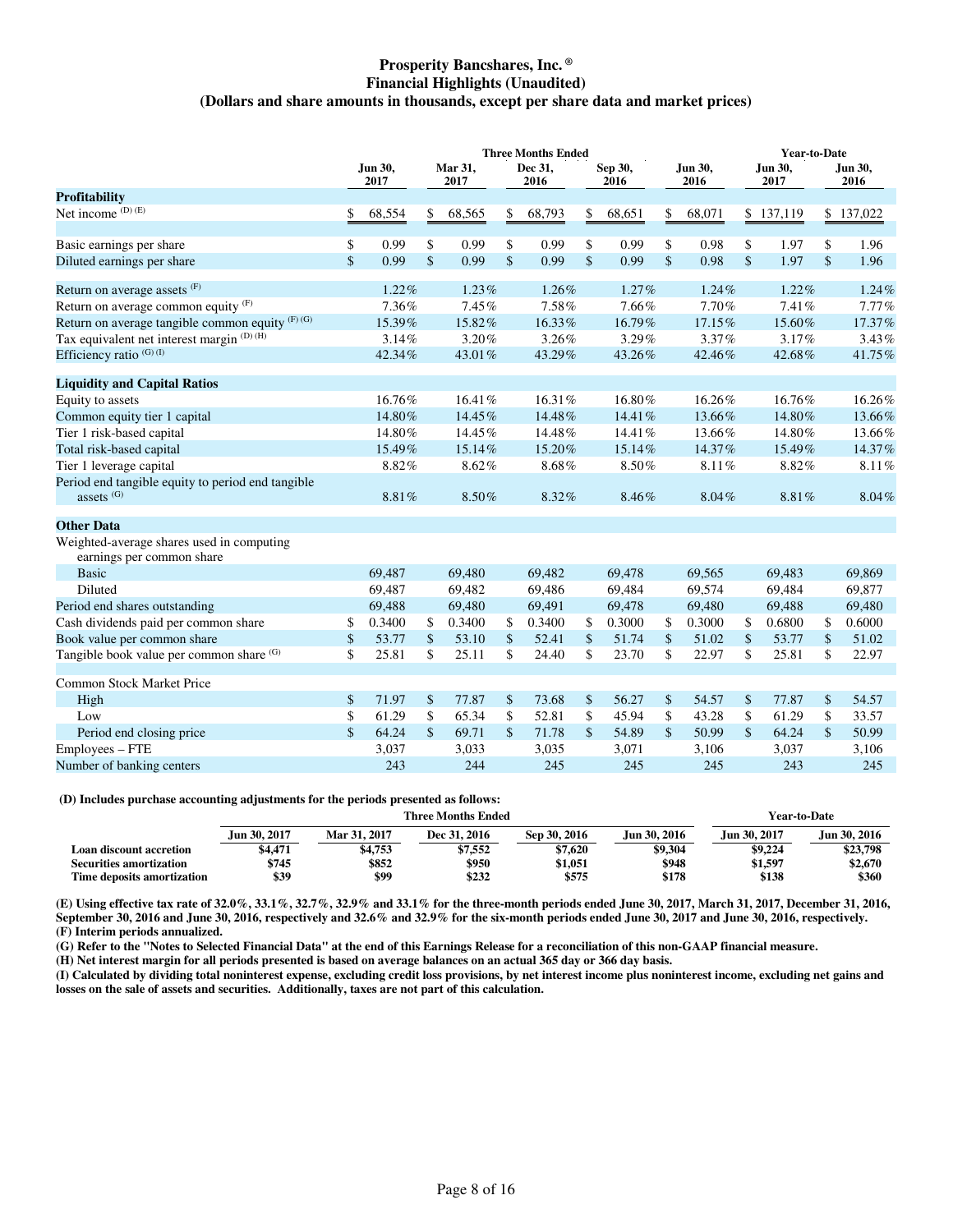| YIELD ANALYSIS<br><b>Three Months Ended</b>              |                           |                                                       |                           |     |                           |                                                       |                           |     |                           |                                                       |                                           |
|----------------------------------------------------------|---------------------------|-------------------------------------------------------|---------------------------|-----|---------------------------|-------------------------------------------------------|---------------------------|-----|---------------------------|-------------------------------------------------------|-------------------------------------------|
|                                                          |                           | Jun 30, 2017                                          |                           |     |                           | Mar 31, 2017                                          |                           |     |                           | Jun 30, 2016                                          |                                           |
|                                                          | Average<br><b>Balance</b> | <b>Interest</b><br>Earned/<br><b>Interest</b><br>Paid | Average<br>Yield/<br>Rate | (J) | Average<br><b>Balance</b> | <b>Interest</b><br>Earned/<br><b>Interest</b><br>Paid | Average<br>Yield/<br>Rate | (J) | Average<br><b>Balance</b> | <b>Interest</b><br>Earned/<br><b>Interest</b><br>Paid | Average<br>Yield/<br>$_{\rm (J)}$<br>Rate |
| <b>Interest-Earning Assets:</b>                          |                           |                                                       |                           |     |                           |                                                       |                           |     |                           |                                                       |                                           |
| Loans                                                    | \$9,797,793 \$114,975     |                                                       | 4.71%                     |     |                           | \$9,642,877 \$111,710                                 | 4.70%                     |     | \$9,660,065 \$118,297     |                                                       | 4.93%                                     |
| Investment securities                                    | 9,817,781                 | 52,912                                                | 2.16% $(K)$               |     | 9,867,491                 | 53,157                                                | 2.18% $(K)$               |     | 9,436,896                 | 51,097                                                | 2.18% $(K)$                               |
| Federal funds sold and other earning assets              | 84,497                    | 160                                                   | 0.76%                     |     | 80,150                    | 183                                                   | 0.92%                     |     | 68,268                    | 65                                                    | 0.38%                                     |
| Total interest-earning assets                            | 19,700,071                | 168,047                                               | 3.42%                     |     | 19,590,518                | 165,050                                               | 3.42%                     |     | 19,165,229                | 169,459                                               | 3.56%                                     |
| Allowance for credit losses                              | (84,100)                  |                                                       |                           |     | (85,037)                  |                                                       |                           |     | (83,036)                  |                                                       |                                           |
| Noninterest-earning assets                               | 2,838,242                 |                                                       |                           |     | 2,875,986                 |                                                       |                           |     | 2,826,205                 |                                                       |                                           |
| Total assets                                             | \$22,454,213              |                                                       |                           |     | \$22,381,467              |                                                       |                           |     | \$21,908,398              |                                                       |                                           |
|                                                          |                           |                                                       |                           |     |                           |                                                       |                           |     |                           |                                                       |                                           |
| Interest-Bearing Liabilities:                            |                           |                                                       |                           |     |                           |                                                       |                           |     |                           |                                                       |                                           |
| Interest-bearing demand deposits                         | $$3,749,395$ \$           | 2,748                                                 | 0.29%                     |     | $$4,136,260$ \$           | 2,587                                                 | 0.25%                     |     | $$4,108,305$ \$           | 2,569                                                 | 0.25%                                     |
| Savings and money market deposits                        | 5,520,346                 | 4,827                                                 | 0.35%                     |     | 5,537,355                 | 3,587                                                 | 0.26%                     |     | 5,734,739                 | 3,832                                                 | 0.27%                                     |
| Certificates and other time deposits                     | 2,296,425                 | 3,866                                                 | 0.68%                     |     | 2,366,857                 | 3,734                                                 | 0.64%                     |     | 2,517,896                 | 3,644                                                 | 0.58%                                     |
| Other borrowings                                         | 1,460,238                 | 4,040                                                 | 1.11%                     |     | 1,123,396                 | 2,476                                                 | 0.89%                     |     | 489,616                   | 710                                                   | 0.58%                                     |
| Securities sold under repurchase agreements              | 324,804                   | 335                                                   | 0.41%                     |     | 307,433                   | 231                                                   | 0.31%                     |     | 322,274                   | 234                                                   | 0.29%                                     |
| Junior subordinated debentures                           |                           |                                                       |                           |     |                           |                                                       |                           |     | 555                       | 3                                                     | 2.17%                                     |
| Total interest-bearing liabilities                       | 13,351,208                | 15,816                                                | $0.48\%$ <sup>(L)</sup>   |     | 13,471,301                | 12,615                                                | $0.38\%$ <sup>(L)</sup>   |     | 13,173,385                | 10,992                                                | $0.34\%$ <sup>(L)</sup>                   |
| Noninterest-bearing liabilities:                         |                           |                                                       |                           |     |                           |                                                       |                           |     |                           |                                                       |                                           |
| Noninterest-bearing demand deposits                      | 5,290,142                 |                                                       |                           |     | 5,140,010                 |                                                       |                           |     | 5,099,736                 |                                                       |                                           |
| Other liabilities                                        | 87,074                    |                                                       |                           |     | 91.157                    |                                                       |                           |     | 98,023                    |                                                       |                                           |
| <b>Total liabilities</b>                                 | 18,728,424                |                                                       |                           |     | 18,702,468                |                                                       |                           |     | 18,371,144                |                                                       |                                           |
| Shareholders' equity                                     | 3,725,789                 |                                                       |                           |     | 3,678,999                 |                                                       |                           |     | 3,537,254                 |                                                       |                                           |
| Total liabilities and shareholders' equity               | \$22,454,213              |                                                       |                           |     | \$22,381,467              |                                                       |                           |     | \$21,908,398              |                                                       |                                           |
| Net interest income and margin                           |                           | \$152,231                                             | 3.10%                     |     |                           | \$152,435                                             | 3.16%                     |     |                           | \$158,467                                             | $3.33\%$                                  |
| Non-GAAP to GAAP reconciliation:                         |                           |                                                       |                           |     |                           |                                                       |                           |     |                           |                                                       |                                           |
| Tax equivalent adjustment                                |                           | 1,989                                                 |                           |     |                           | 1,995                                                 |                           |     |                           | 1,968                                                 |                                           |
| Net interest income and margin (tax equivalent<br>basis) |                           | \$154,220                                             | 3.14%                     |     |                           | \$154,430                                             | 3.20%                     |     |                           | \$160,435                                             | $3.37\%$                                  |

**(J) Annualized and based on an actual 365 day or 366 day basis.** 

**(K) Yield on securities was impacted by net premium amortization of \$9,403, \$9,883 and \$10,407 for the three-month periods ended June 30, 2017, March 31, 2017 and June 30, 2016, respectively.** 

**(L) Total cost of funds, including noninterest bearing deposits, was 0.34%, 0.27% and 0.24% for the three months ended June 30, 2017, March 31, 2017 and June 30, 2016, respectively.**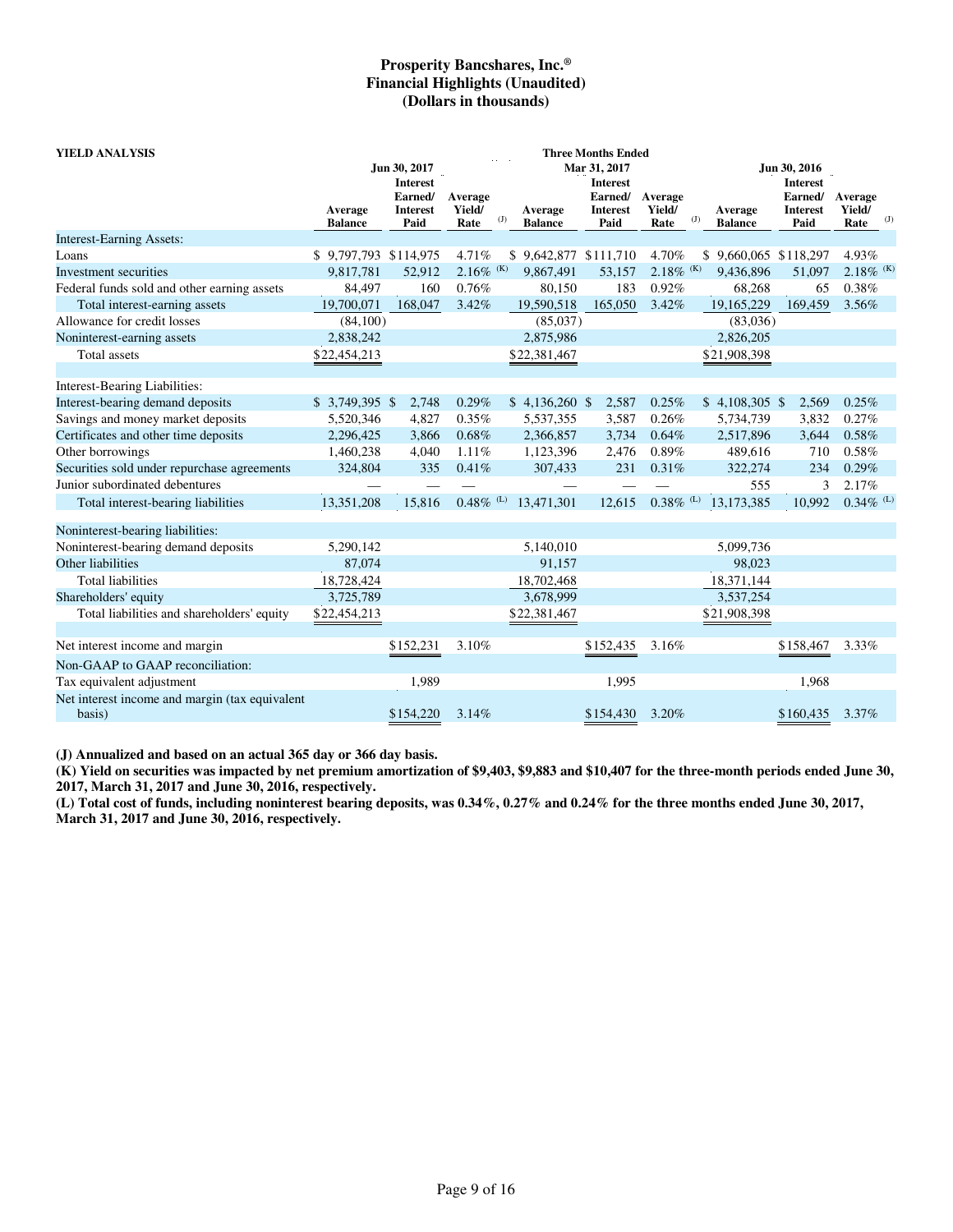| <b>YIELD ANALYSIS</b>                                 | <b>Year-to-Date</b>       |              |                                                       |                           |     |                           |              |                                                |                           |     |  |  |
|-------------------------------------------------------|---------------------------|--------------|-------------------------------------------------------|---------------------------|-----|---------------------------|--------------|------------------------------------------------|---------------------------|-----|--|--|
|                                                       |                           |              | Jun 30, 2017                                          |                           |     |                           |              | Jun 30, 2016                                   |                           |     |  |  |
|                                                       | Average<br><b>Balance</b> |              | <b>Interest</b><br>Earned/<br><b>Interest</b><br>Paid | Average<br>Yield/<br>Rate | (M) | Average<br><b>Balance</b> |              | <b>Interest</b><br>Earned/<br>Interest<br>Paid | Average<br>Yield/<br>Rate | (M) |  |  |
| <b>Interest-Earning Assets:</b>                       |                           |              |                                                       |                           |     |                           |              |                                                |                           |     |  |  |
| Loans                                                 | \$9,720,763               | \$           | 226,685                                               | 4.70%                     |     | \$9,680,309               | \$           | 242,819                                        | 5.04%                     |     |  |  |
| Investment securities                                 | 9.842.498                 |              | 106,069                                               | 2.17%                     | (N) | 9,533,696                 |              | 103,670                                        | 2.19%                     | (N) |  |  |
| Federal funds sold and other earning assets           | 82,336                    |              | 343                                                   | 0.84%                     |     | 74,334                    |              | 161                                            | 0.44%                     |     |  |  |
| Total interest-earning assets                         | 19.645.597                |              | 333,097                                               | 3.42%                     |     | 19,288,339                |              | 346,650                                        | 3.61%                     |     |  |  |
| Allowance for credit losses                           | (84, 566)                 |              |                                                       |                           |     | (83, 459)                 |              |                                                |                           |     |  |  |
| Noninterest-earning assets                            | 2,857,010                 |              |                                                       |                           |     | 2,882,072                 |              |                                                |                           |     |  |  |
| Total assets                                          | \$22,418,041              |              |                                                       |                           |     | \$22,086,952              |              |                                                |                           |     |  |  |
|                                                       |                           |              |                                                       |                           |     |                           |              |                                                |                           |     |  |  |
| Interest-Bearing Liabilities:                         |                           |              |                                                       |                           |     |                           |              |                                                |                           |     |  |  |
| Interest-bearing demand deposits                      | \$ 3,941,759              | $\mathbb{S}$ | 5,335                                                 | $0.27\%$                  |     | \$4,275,478               | $\mathbb{S}$ | 5,353                                          | 0.25%                     |     |  |  |
| Savings and money market deposits                     | 5,528,803                 |              | 8,414                                                 | 0.31%                     |     | 5,777,450                 |              | 7,717                                          | 0.27%                     |     |  |  |
| Certificates and other time deposits                  | 2,331,446                 |              | 7.600                                                 | 0.66%                     |     | 2,547,786                 |              | 7,181                                          | 0.57%                     |     |  |  |
| Other borrowings                                      | 1,292,748                 |              | 6,516                                                 | $1.02\%$                  |     | 425,697                   |              | 1,192                                          | 0.56%                     |     |  |  |
| Securities sold under repurchase agreements           | 316,167                   |              | 566                                                   | 0.36%                     |     | 314,233                   |              | 446                                            | 0.29%                     |     |  |  |
| Junior subordinated debentures                        |                           |              |                                                       |                           |     | 3,886                     |              | 37                                             | 1.91%                     |     |  |  |
| Total interest-bearing liabilities                    | 13,410,923                |              | 28,431                                                | 0.43%                     | (O) | 13,344,530                |              | 21,926                                         | 0.33%                     | (0) |  |  |
| Noninterest-bearing liabilities:                      |                           |              |                                                       |                           |     |                           |              |                                                |                           |     |  |  |
| Noninterest-bearing demand deposits                   | 5,215,491                 |              |                                                       |                           |     | 5,092,596                 |              |                                                |                           |     |  |  |
| Other liabilities                                     | 89,100                    |              |                                                       |                           |     | 123,700                   |              |                                                |                           |     |  |  |
| <b>Total liabilities</b>                              | 18,715,514                |              |                                                       |                           |     | 18,560,826                |              |                                                |                           |     |  |  |
| Shareholders' equity                                  | 3,702,527                 |              |                                                       |                           |     | 3,526,126                 |              |                                                |                           |     |  |  |
| Total liabilities and shareholders' equity            | \$22,418,041              |              |                                                       |                           |     | \$22,086,952              |              |                                                |                           |     |  |  |
| Net interest income and margin                        |                           | \$           | 304,666                                               | 3.13%                     |     |                           | \$           | 324,724                                        | 3.39%                     |     |  |  |
| Non-GAAP to GAAP reconciliation:                      |                           |              |                                                       |                           |     |                           |              |                                                |                           |     |  |  |
| Tax equivalent adjustment                             |                           |              | 3,984                                                 |                           |     |                           |              | 3,804                                          |                           |     |  |  |
| Net interest income and margin (tax equivalent basis) |                           | \$           | 308,650                                               | 3.17%                     |     |                           | \$           | 328,528                                        | 3.43%                     |     |  |  |

**(M) Annualized and based on an actual 365 or 366 day basis.** 

**(N) Yield on securities was impacted by net premium amortization of \$19,286 and \$20,660 for the six-month periods ended June 30, 2017 and 2016, respectively.** 

**(O) Total cost of funds, including noninterest bearing deposits, was 0.31% and 0.24% for the six-month periods ended June 30, 2017 and 2016, respectively.**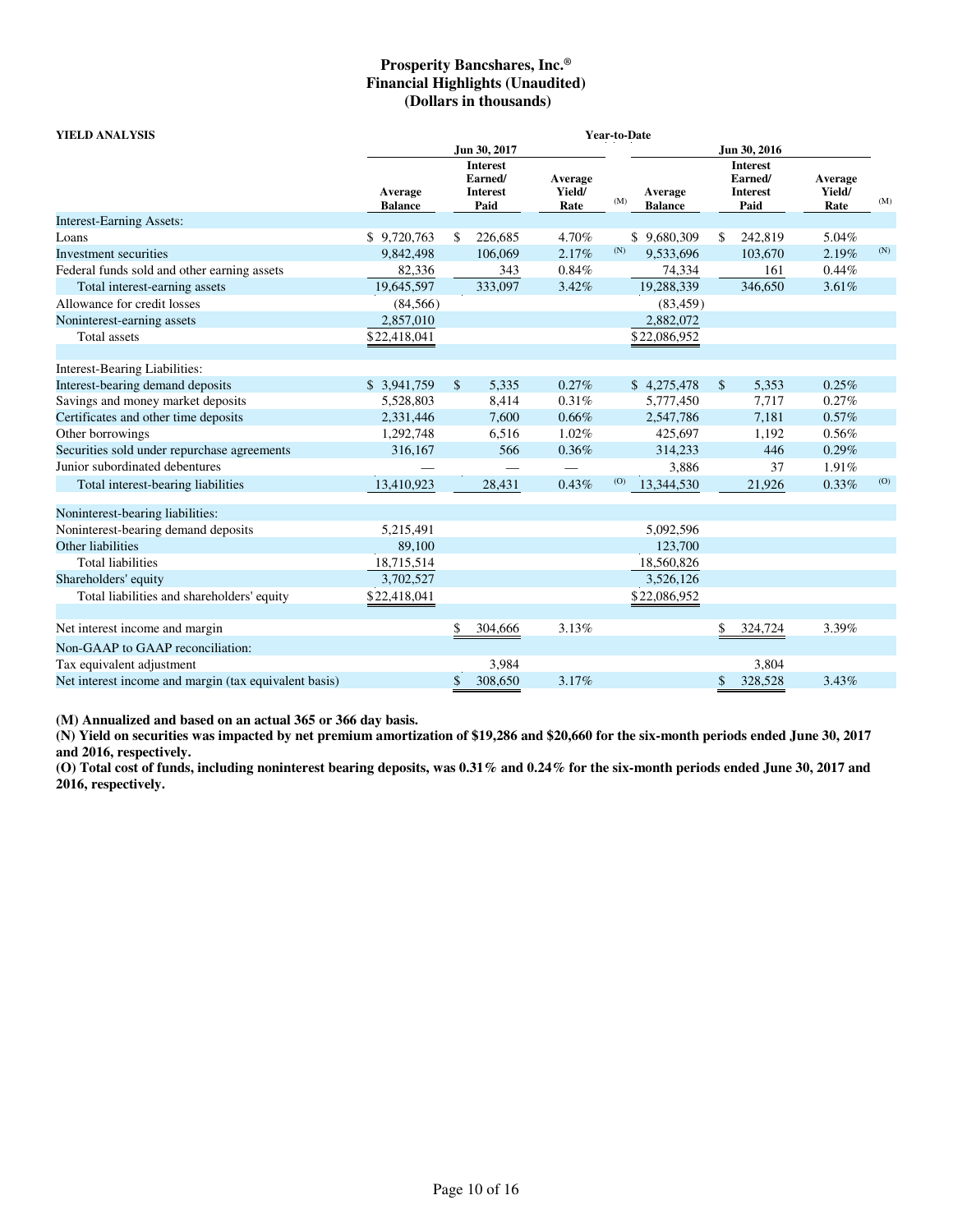|                                             |              |              | <b>Three Months Ended</b> |              |              |
|---------------------------------------------|--------------|--------------|---------------------------|--------------|--------------|
|                                             | Jun 30, 2017 | Mar 31, 2017 | Dec 31, 2016              | Sep 30, 2016 | Jun 30, 2016 |
| YIELD TREND <sup>(P)</sup>                  |              |              |                           |              |              |
| <b>Interest-Earning Assets:</b>             |              |              |                           |              |              |
| Loans                                       | $4.71\%$     | 4.70%        | $4.83\%$                  | 4.82%        | $4.93\%$     |
| Investment securities <sup>(Q)</sup>        | $2.16\%$     | 2.18%        | $2.07\%$                  | $2.08\%$     | $2.18\%$     |
| Federal funds sold and other earning assets | $0.76\%$     | $0.92\%$     | $0.39\%$                  | $0.45\%$     | $0.38\%$     |
| Total interest-earning assets               | $3.42\%$     | $3.42\%$     | $3.45\%$                  | $3.47\%$     | $3.56\%$     |
| <b>Interest-Bearing Liabilities:</b>        |              |              |                           |              |              |
| Interest-bearing demand deposits            | $0.29\%$     | $0.25\%$     | $0.23\%$                  | $0.24\%$     | $0.25\%$     |
| Savings and money market deposits           | $0.35\%$     | $0.26\%$     | $0.26\%$                  | $0.27\%$     | $0.27\%$     |
| Certificates and other time deposits        | $0.68\%$     | $0.64\%$     | $0.61\%$                  | $0.54\%$     | $0.58\%$     |
| Other borrowings                            | $1.11\%$     | $0.89\%$     | $0.63\%$                  | $0.56\%$     | $0.58\%$     |
| Securities sold under repurchase agreements | $0.41\%$     | 0.31%        | $0.30\%$                  | $0.30\%$     | $0.29\%$     |
| Junior subordinated debentures              |              |              |                           |              | $2.17\%$     |
| Total interest-bearing liabilities          | $0.48\%$     | $0.38\%$     | $0.34\%$                  | $0.32\%$     | $0.34\%$     |
| Net Interest Margin                         | $3.10\%$     | $3.16\%$     | $3.22\%$                  | $3.25\%$     | $3.33\%$     |
| Net Interest Margin (tax equivalent)        | $3.14\%$     | $3.20\%$     | $3.26\%$                  | $3.29\%$     | $3.37\%$     |

**(P) Annualized and based on average balances on an actual 365 day or 366 day basis.** 

**(Q) Yield on securities was impacted by net premium amortization of \$9,403, \$9,883, \$11,502, \$11,312 and \$10,407 for the three-month periods ended June 30, 2017, March 31, 2017, December 31, 2016, September 30, 2016 and June 30, 2016, respectively.**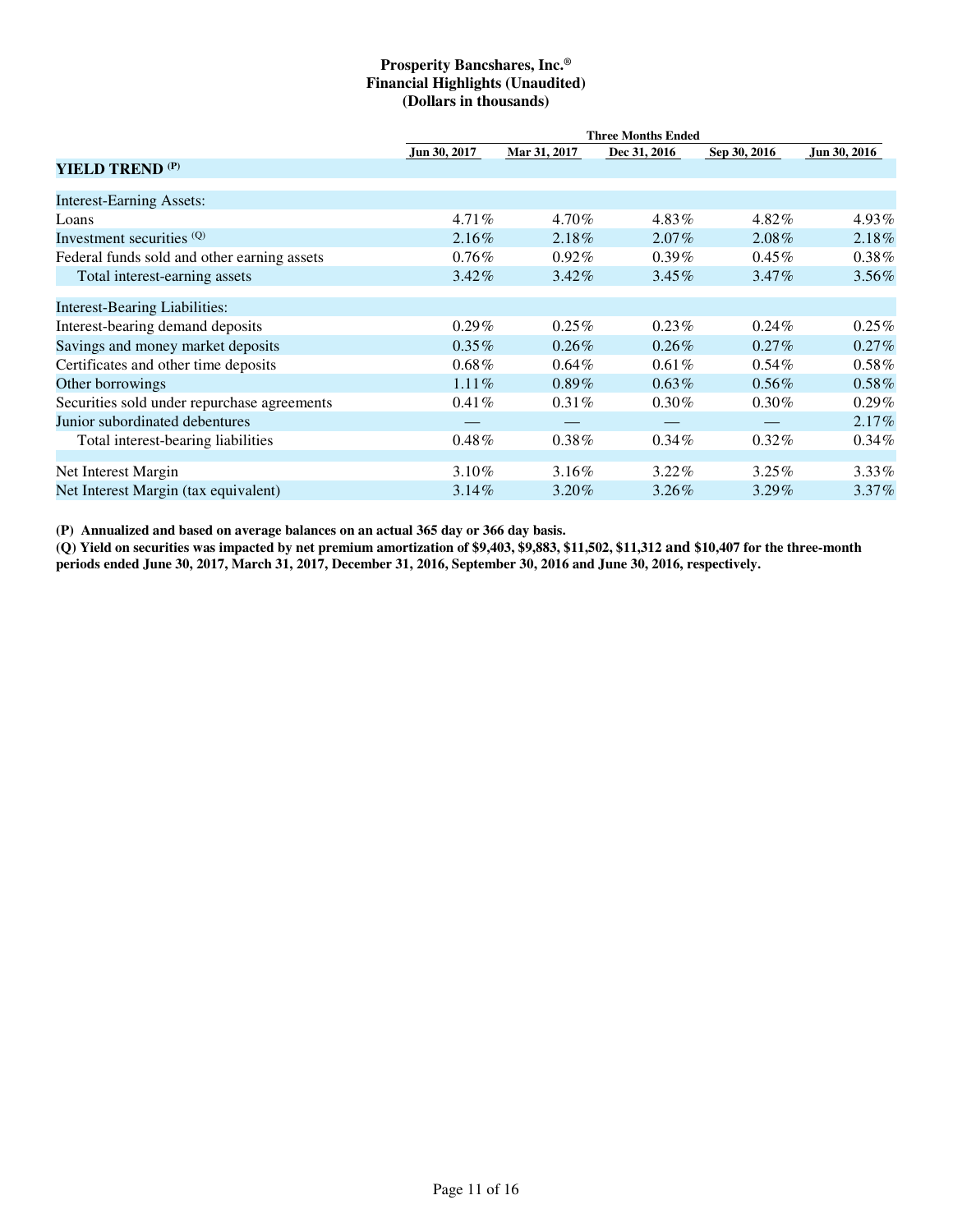|                                             | <b>Three Months Ended</b>   |                 |                             |                             |                 |  |  |  |  |
|---------------------------------------------|-----------------------------|-----------------|-----------------------------|-----------------------------|-----------------|--|--|--|--|
|                                             | Jun 30, 2017                | Mar 31, 2017    | Dec 31, 2016                | Sep 30, 2016                | Jun 30, 2016    |  |  |  |  |
| <b>Balance Sheet Averages</b>               |                             |                 |                             |                             |                 |  |  |  |  |
| Loans                                       | \$9,797,793                 | 9,642,877<br>S. | 9,557,712<br>\$             | 9,601,628<br>\$             | 9,660,065<br>\$ |  |  |  |  |
| Investment securities                       | 9,817,781                   | 9,867,491       | 9,338,903                   | 9,203,253                   | 9,436,896       |  |  |  |  |
| Federal funds sold and other earning assets | 84,497                      | 80,150          | 106,214                     | 72,171                      | 68,268          |  |  |  |  |
| Total interest-earning assets               | 19,700,071                  | 19,590,518      | 19,002,829                  | 18,877,052                  | 19,165,229      |  |  |  |  |
| Allowance for credit losses                 | (84,100)                    | (85,037)        | (85,347)                    | (84, 476)                   | (83,036)        |  |  |  |  |
| Cash and due from banks                     | 228,518                     | 262,794         | 248,735                     | 226,621                     | 227,570         |  |  |  |  |
| Goodwill                                    | 1,900,845                   | 1,900,845       | 1,900,337                   | 1,903,418                   | 1,903,451       |  |  |  |  |
| Core deposit intangibles, net               | 42,957                      | 44,762          | 46,895                      | 43,790                      | 46,059          |  |  |  |  |
| Other real estate                           | 15,871                      | 15,669          | 15,826                      | 16,041                      | 15,549          |  |  |  |  |
| Fixed assets, net                           | 257,229                     | 260,716         | 267,952                     | 272,058                     | 276,727         |  |  |  |  |
| Other assets                                | 392,822                     | 391,200         | 359,033                     | 342,845                     | 356,849         |  |  |  |  |
| Total assets                                | \$22,454,213                | \$22,381,467    | \$21,756,260                | \$21,597,349                | \$21,908,398    |  |  |  |  |
|                                             |                             |                 |                             |                             |                 |  |  |  |  |
| Noninterest-bearing deposits                | 5,290,142<br>$\mathbb{S}^-$ | \$5,140,010     | 5,214,656<br>$\mathbb{S}^-$ | 5,070,094<br>$\mathbb{S}^-$ | 5,099,736<br>S. |  |  |  |  |
| Interest-bearing demand deposits            | 3,749,395                   | 4,136,260       | 3,861,952                   | 3,858,821                   | 4,108,305       |  |  |  |  |
| Savings and money market deposits           | 5,520,346                   | 5,537,355       | 5,471,109                   | 5,610,342                   | 5,734,739       |  |  |  |  |
| Certificates and other time deposits        | 2,296,425                   | 2,366,857       | 2,434,565                   | 2,492,889                   | 2,517,896       |  |  |  |  |
| Total deposits                              | 16,856,308                  | 17,180,482      | 16,982,282                  | 17,032,146                  | 17,460,676      |  |  |  |  |
| Other borrowings                            | 1,460,238                   | 1,123,396       | 712,126                     | 532,301                     | 489,616         |  |  |  |  |
| Securities sold under repurchase agreements | 324,804                     | 307,433         | 318,367                     | 331,254                     | 322,274         |  |  |  |  |
| Junior subordinated debentures              |                             |                 |                             |                             | 555             |  |  |  |  |
| Other liabilities                           | 87,074                      | 91,157          | 111,083                     | 118,881                     | 98,023          |  |  |  |  |
| Shareholders' equity                        | 3,725,789                   | 3,678,999       | 3,632,402                   | 3,582,767                   | 3,537,254       |  |  |  |  |
| Total liabilities and equity                | \$22,454,213                | \$22,381,467    | \$21,756,260                | \$21,597,349                | \$21,908,398    |  |  |  |  |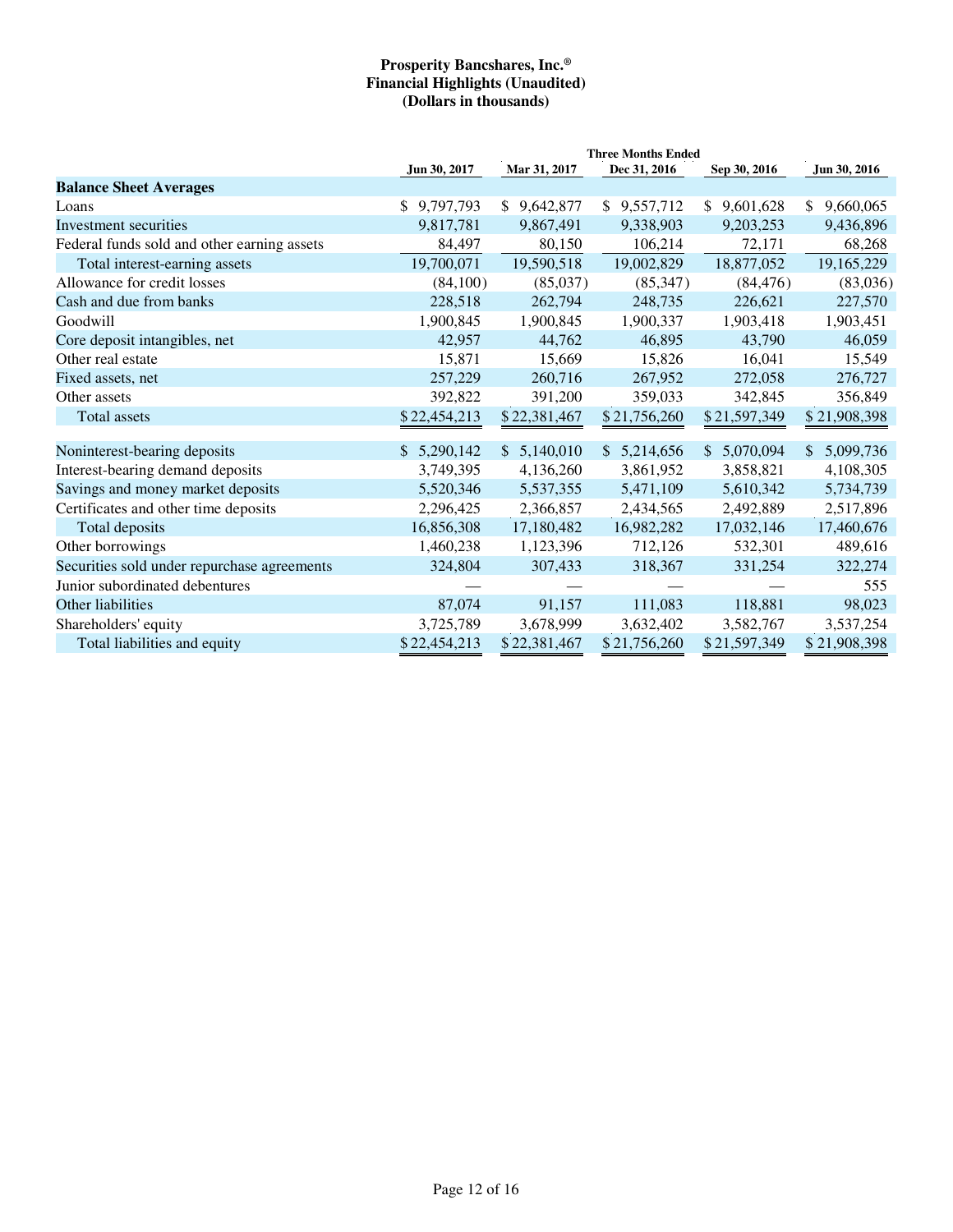|                                      | <b>Prosperity Bancshares, Inc.<sup>®</sup></b><br><b>Financial Highlights (Unaudited)</b><br>(Dollars in thousands) |         |                    |         |                    |         |                    |          |                    |          |  |  |  |  |
|--------------------------------------|---------------------------------------------------------------------------------------------------------------------|---------|--------------------|---------|--------------------|---------|--------------------|----------|--------------------|----------|--|--|--|--|
|                                      | Jun 30, 2017                                                                                                        |         | Mar 31, 2017       |         | Dec 31, 2016       |         | Sep 30, 2016       |          | Jun 30, 2016       |          |  |  |  |  |
| <b>Period End Balances</b>           |                                                                                                                     |         |                    |         |                    |         |                    |          |                    |          |  |  |  |  |
| <b>Loan Portfolio</b>                |                                                                                                                     |         |                    |         |                    |         |                    |          |                    |          |  |  |  |  |
| Commercial and industrial            | \$1,201,748                                                                                                         |         | 12.2% \$1,287,216  |         | 13.2% \$1,254,900  |         | 13.0% \$ 1,233,108 |          | 12.9% \$1,299,310  | $13.5\%$ |  |  |  |  |
| Construction, land development and   |                                                                                                                     |         |                    |         |                    |         |                    |          |                    |          |  |  |  |  |
| other land loans                     | 1,383,539                                                                                                           | 14.0%   | 1,326,685          | 13.6%   | 1,263,923          | 13.1%   | 1,205,820          | $12.6\%$ | 1,167,286          | 12.1%    |  |  |  |  |
| 1-4 family residential               | 2,432,348                                                                                                           | 24.7%   | 2,424,533          | 24.9%   | 2,439,348          | 25.3%   | 2,427,616          | 25.5%    | 2,424,868          | 25.1%    |  |  |  |  |
| Home equity                          | 283,729                                                                                                             | 2.9%    | 281,298            | $2.9\%$ | 278,483            | $2.9\%$ | 279,836            | $2.9\%$  | 283,212            | 2.9%     |  |  |  |  |
| Commercial real estate (includes     |                                                                                                                     |         |                    |         |                    |         |                    |          |                    |          |  |  |  |  |
| multi-family residential)            | 3,309,227                                                                                                           | 33.5%   | 3,226,978          | 33.1%   | 3,162,109          | 32.9%   | 3,158,569          | 33.1%    | 3,229,556          | 33.5%    |  |  |  |  |
| Agriculture (includes farmland)      | 699,228                                                                                                             | 7.1%    | 662,797            | $6.8\%$ | 672,336            | $7.0\%$ | 664,080            | $7.0\%$  | 657,633            | $6.8\%$  |  |  |  |  |
| Consumer and other                   | 266,385                                                                                                             | 2.7%    | 262,301            | 2.7%    | 266,422            | 2.8%    | 270,334            | 2.8%     | 259,734            | 2.7%     |  |  |  |  |
| Energy                               | 287,815                                                                                                             | $2.9\%$ | 267,445            | $2.8\%$ | 284,539            | $3.0\%$ | 308,951            | 3.2%     | 328,409            | 3.4%     |  |  |  |  |
| Total loans                          | \$9,864,019                                                                                                         |         | 9,739,253          |         | \$9,622,060        |         | \$9,548,314        |          | 9,650,008          |          |  |  |  |  |
|                                      |                                                                                                                     |         |                    |         |                    |         |                    |          |                    |          |  |  |  |  |
| <b>Deposit Types</b>                 |                                                                                                                     |         |                    |         |                    |         |                    |          |                    |          |  |  |  |  |
| Noninterest-bearing DDA              | \$ 5,397,293                                                                                                        |         | 31.6% \$ 5,299,264 |         | 31.1% \$ 5,190,973 |         | 30.0% \$ 5,159,333 |          | 30.5% \$ 5,016,637 | 29.1%    |  |  |  |  |
| Interest-bearing DDA                 | 3,702,910                                                                                                           | 21.7%   | 3,845,061          | 22.6%   | 4,215,671          | 24.3%   | 3,749,018          | 22.1%    | 3,976,839          | 23.1%    |  |  |  |  |
| Money market                         | 3,451,803                                                                                                           | 20.2%   | 3,370,055          | 19.8%   | 3,368,599          | 19.5%   | 3,468,639          | $20.5\%$ | 3,687,602          | 21.4%    |  |  |  |  |
| Savings                              | 2,240,126                                                                                                           | 13.1%   | 2,189,822          | 12.8%   | 2,125,854          | 12.3%   | 2,074,169          | 12.3%    | 2,022,327          | 11.8%    |  |  |  |  |
| Certificates and other time deposits | 2,278,398                                                                                                           | 13.4%   | 2,331,370          | 13.7%   | 2,406,205          | 13.9%   | 2,470,250          | 14.6%    | 2,515,740          | 14.6%    |  |  |  |  |
| Total deposits                       | \$17,070,530                                                                                                        |         | \$17,035,572       |         | \$17,307,302       |         | \$16,921,409       |          | \$17,219,145       |          |  |  |  |  |
|                                      |                                                                                                                     |         |                    |         |                    |         |                    |          |                    |          |  |  |  |  |
| <b>Loan to Deposit Ratio</b>         | 57.8%                                                                                                               |         | 57.2%              |         | 55.6%              |         | 56.4%              |          | 56.0%              |          |  |  |  |  |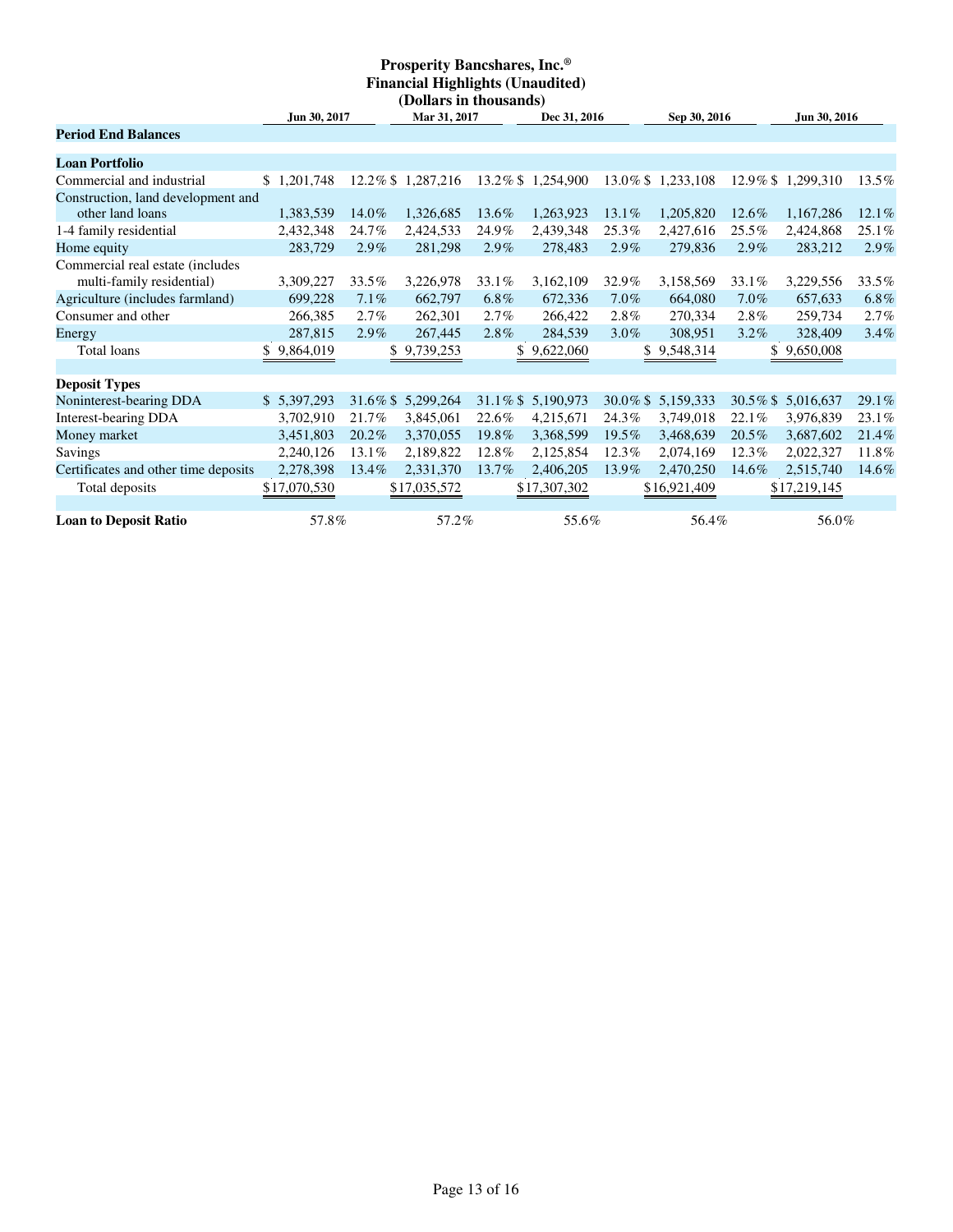| <b>Construction Loans</b>              |                |                  |                  |         |                  |         |                |                  |               |         |
|----------------------------------------|----------------|------------------|------------------|---------|------------------|---------|----------------|------------------|---------------|---------|
|                                        | Jun 30, 2017   |                  | Mar 31, 2017     |         | Dec 31, 2016     |         | Sep 30, 2016   |                  | Jun 30, 2016  |         |
|                                        |                |                  |                  |         |                  |         |                |                  |               |         |
| Single family residential construction |                | 410.164 29.6% \$ | 411,553 30.9% \$ |         | 396.794 31.3% \$ |         |                | 390.397 32.3% \$ | 410.456 35.0% |         |
| Land development                       | 79.641         | 5.8%             | 83.475           | $6.3\%$ | 76.275           | $6.0\%$ | 77.789         | $6.4\%$          | 85.488        | $7.3\%$ |
| Raw land                               | 200,122 14.4\% |                  | 183.453 13.8%    |         | 194.267 15.3%    |         | 170.640 14.1\% |                  | 161.402 13.8% |         |
| Residential lots                       | 130.919        | $9.4\%$          | 129.389          | $9.7\%$ | 130,096 10.3%    |         | 131,589 10.9%  |                  | 131,807 11.3% |         |
| Commercial lots                        | 83,104         | $6.0\%$          | 84.705           | $6.4\%$ | 75.625           | $6.0\%$ | 84.862         | $7.0\%$          | 83.725        | $7.1\%$ |
| Commercial construction and other      | 482,347 34.8%  |                  | 437,083 32.9%    |         | 394,040 31.1%    |         | 353,942 29.3%  |                  | 298,713 25.5% |         |
| Net unaccreted discount                | (2,758)        |                  | (2,973)          |         | (3,174)          |         | (3,399)        |                  | (4,305)       |         |
| Total construction loans               | \$1,383,539    |                  | \$1,326,685      |         | \$1,263,923      |         | \$1,205,820    |                  | \$1,167,286   |         |

### **Non-Owner Occupied Commercial Real Estate Loans by Metropolitan Statistical Area (MSA) as of June 30, 2017**

|                                     | <b>Houston</b> | <b>Dallas</b> | Austin        | OK City       | Tulsa         | Other $(R)$ | <b>Total</b>     |
|-------------------------------------|----------------|---------------|---------------|---------------|---------------|-------------|------------------|
| <b>Collateral Type</b>              |                |               |               |               |               |             |                  |
| Shopping center/retail              | \$218,045      | 49,107<br>\$. | 40,512<br>\$. | 20,049<br>\$. | 29,316<br>\$. | \$150,451   | 507,480<br>S     |
| Commercial and industrial buildings | 114,744        | 33,849        | 14,440        | 10,791        | 23,252        | 62,942      | 260,018          |
| Office buildings                    | 77,335         | 126,209       | 15,201        | 38,446        | 12,423        | 76,061      | 345,675          |
| Medical buildings                   | 55.217         | 9.071         | 47            | 10.465        | 8.101         | 48,845      | 131,746          |
| Apartment buildings                 | 24,999         | 12,390        | 17,505        | 21,961        | 5,641         | 81,317      | 163,813          |
| Hotel                               | 46.644         | 35.641        | 13,031        | 26,283        |               | 90.684      | 212.283          |
| Other                               | 76,449         | 6,870         | 14,262        | 10,292        | 4,769         | 75,328      | 187,970          |
| Total                               | \$613,433      | \$273,137     | \$114,998     | \$138,287     | 83,502        | \$585,628   | $$1,808,985$ (S) |

| <b>Acquired Loans</b>                        |                                                 |                                     |                                   |                                                 |                                     |                                   |                                                 |                                   |                                   |
|----------------------------------------------|-------------------------------------------------|-------------------------------------|-----------------------------------|-------------------------------------------------|-------------------------------------|-----------------------------------|-------------------------------------------------|-----------------------------------|-----------------------------------|
|                                              |                                                 | <b>Acquired Loans Accounted for</b> |                                   |                                                 | <b>Acquired Loans Accounted for</b> |                                   |                                                 | <b>Total Loans Accounted for</b>  |                                   |
|                                              |                                                 | <b>Under ASC 310-20</b>             |                                   |                                                 | <b>Under ASC 310-30</b>             |                                   |                                                 | Under ASC 310-20 and 310-30       |                                   |
|                                              | <b>Balance at</b><br><b>Acquisition</b><br>Date | <b>Balance</b> at<br>Mar 31, 2017   | <b>Balance at</b><br>Jun 30, 2017 | <b>Balance at</b><br><b>Acquisition</b><br>Date | <b>Balance</b> at<br>Mar 31, 2017   | <b>Balance at</b><br>Jun 30, 2017 | <b>Balance at</b><br><b>Acquisition</b><br>Date | <b>Balance</b> at<br>Mar 31, 2017 | <b>Balance at</b><br>Jun 30, 2017 |
| Loan marks:                                  |                                                 |                                     |                                   |                                                 |                                     |                                   |                                                 |                                   |                                   |
| Acquired banks <sup>(T)</sup>                | 229,080 \$                                      | 32.129 \$                           | 29.359 \$                         | 142.128 \$                                      | 22.395 \$                           | 18.580                            | 371.208<br>-S                                   | 54.524 \$                         | 47,939                            |
| <b>Acquired portfolio loan balances:</b>     |                                                 |                                     |                                   |                                                 |                                     |                                   |                                                 |                                   |                                   |
| Acquired banks <sup>(T)</sup>                | 5.690.998                                       | 997,980                             | 892,604                           | 275,221                                         | 48.438                              | 43,507                            | 5.966.219 $^{(U)}$                              | 1,046,418                         | 936,111                           |
| <b>Acquired portfolio loan balances less</b> |                                                 |                                     |                                   |                                                 |                                     |                                   |                                                 |                                   |                                   |
| loan marks                                   | $$5,461,918$ \$                                 | 965,851 \$                          | 863.245 \$                        | 133.093 \$                                      | $26.043$ \$                         |                                   | 24.927 \$5.595.011                              | 991.894 \$                        | 888.172                           |

**(R) Includes other MSA and non-MSA regions.** 

**(S) Represents a portion of total commercial real estate loans of \$3.309 billion as of June 30, 2017.** 

**(T) Includes Bank of Texas, Bank Arlington, American State Bank, Community National Bank, First Federal Bank Texas, Coppermark Bank, First Victoria National Bank, The F&M Bank & Trust Company and Tradition Bank.** 

**(U) Actual principal balances acquired.**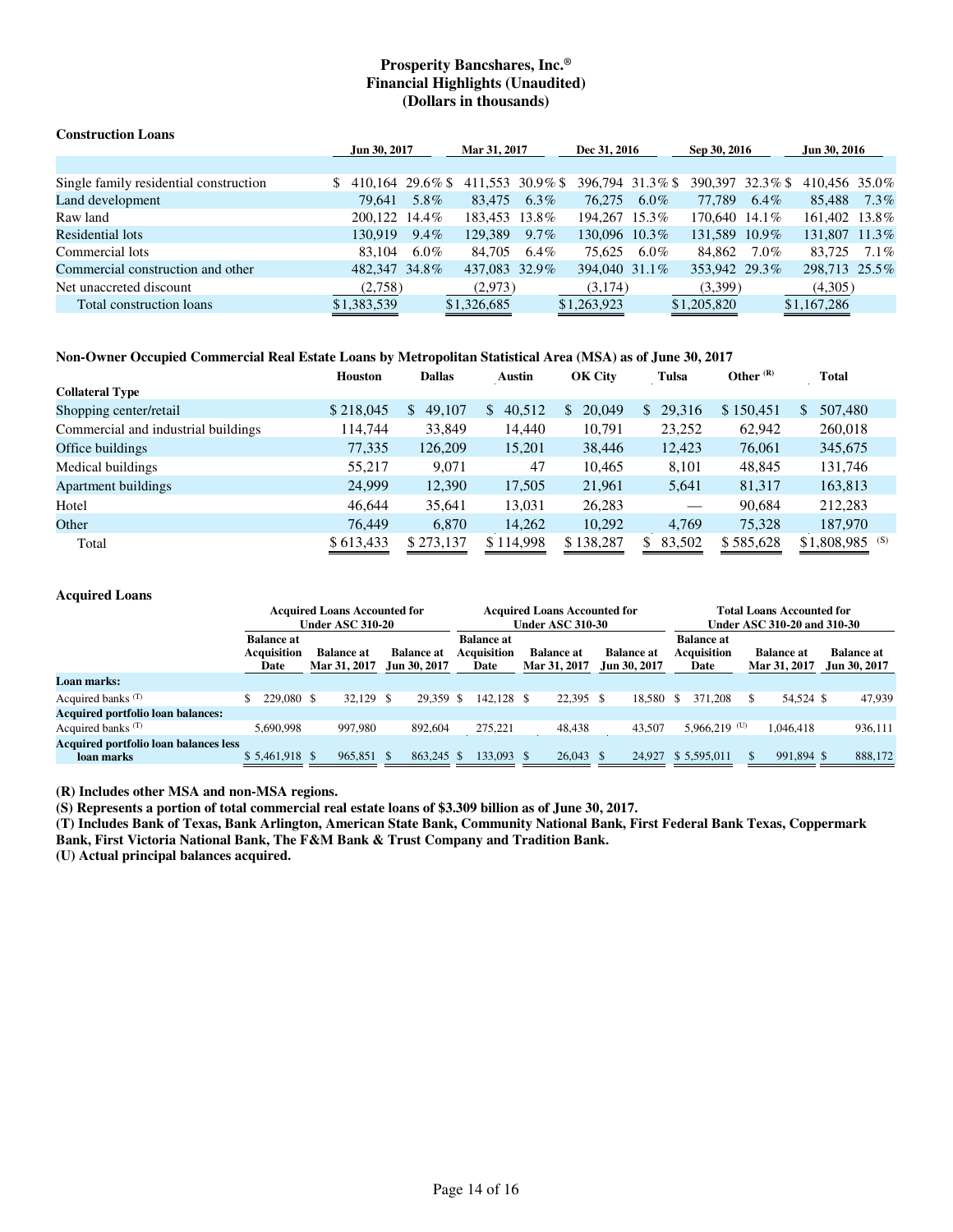|                                                                                                        | <b>Three Months Ended</b> |                          |                 |          |                 |          |                 |          |                 |          |                 | <b>Year-to-Date</b> |                 |        |  |
|--------------------------------------------------------------------------------------------------------|---------------------------|--------------------------|-----------------|----------|-----------------|----------|-----------------|----------|-----------------|----------|-----------------|---------------------|-----------------|--------|--|
|                                                                                                        | Jun 30,<br>2017           |                          | Mar 31,<br>2017 |          | Dec 31,<br>2016 |          | Sep 30,<br>2016 |          | Jun 30,<br>2016 |          | Jun 30,<br>2017 |                     | Jun 30,<br>2016 |        |  |
| <b>Asset Quality</b>                                                                                   |                           |                          |                 |          |                 |          |                 |          |                 |          |                 |                     |                 |        |  |
| Nonaccrual loans                                                                                       | \$                        | 30.517                   | \$              | 24.360   | \$              | 31.642   | \$              | 43.451   | \$              | 29,547   | \$              | 30.517              | \$              | 29.547 |  |
| Accruing loans 90 or more days past due                                                                |                           | 1,613                    |                 | 880      |                 | 956      |                 | 399      |                 | 6,822    |                 | 1,613               |                 | 6,822  |  |
| Total nonperforming loans                                                                              |                           | 32,130                   |                 | 25,240   |                 | 32,598   |                 | 43,850   |                 | 36,369   |                 | 32,130              |                 | 36,369 |  |
| Repossessed assets                                                                                     |                           | 16                       |                 | 261      |                 | 241      |                 | 36       |                 | 84       |                 | 16                  |                 | 84     |  |
| Other real estate                                                                                      |                           | 15,472                   |                 | 15,698   |                 | 15,463   |                 | 16,280   |                 | 15,677   |                 | 15,472              |                 | 15,677 |  |
| Total nonperforming assets                                                                             | \$                        | 47,618                   | $\mathcal{S}$   | 41,199   | \$              | 48,302   | \$              | 60,166   | \$              | 52,130   | \$              | 47,618              | $\mathbf{\$}$   | 52,130 |  |
| Nonperforming assets:                                                                                  |                           |                          |                 |          |                 |          |                 |          |                 |          |                 |                     |                 |        |  |
| Commercial and industrial (includes energy)                                                            | \$                        | 25,628                   | \$              | 18,743   | \$              | 24,537   | \$              | 26,848   | \$              | 16,822   | \$              | 25,628              | \$              | 16,822 |  |
| Construction, land development and other land<br>loans                                                 |                           | 1,572                    |                 | 1,461    |                 | 1,766    |                 | 1,711    |                 | 1,606    |                 | 1,572               |                 | 1,606  |  |
| 1-4 family residential (includes home equity)                                                          |                           | 4,156                    |                 | 4,070    |                 | 4,119    |                 | 4,450    |                 | 5,016    |                 | 4,156               |                 | 5,016  |  |
| Commercial real estate (includes multi-family<br>residential)                                          |                           | 15,454                   |                 | 16,235   |                 | 17,167   |                 | 26,680   |                 | 26,651   |                 | 15,454              |                 | 26,651 |  |
| Agriculture (includes farmland)                                                                        |                           | 676                      |                 | 534      |                 | 542      |                 | 248      |                 | 1,682    |                 | 676                 |                 | 1,682  |  |
| Consumer and other                                                                                     |                           | 132                      |                 | 156      |                 | 171      |                 | 229      |                 | 353      |                 | 132                 |                 | 353    |  |
| Total                                                                                                  | \$                        | 47,618                   | \$              | 41,199   | \$              | 48,302   | \$              | 60,166   | \$              | 52,130   | \$              | 47,618              | \$              | 52,130 |  |
| Number of loans/properties                                                                             |                           |                          |                 | 139      |                 |          |                 | 158      |                 |          |                 |                     |                 |        |  |
|                                                                                                        |                           | 121                      |                 |          |                 | 158      |                 |          |                 | 166      |                 | 121                 |                 | 166    |  |
| Allowance for credit losses at end of period                                                           | \$                        | 83,783                   | \$              | 84,095   | \$              | 85,326   | \$              | 85,585   | \$              | 83,826   | \$              | 83,783              | \$              | 83,826 |  |
| Net charge-offs:                                                                                       |                           |                          |                 |          |                 |          |                 |          |                 |          |                 |                     |                 |        |  |
| Commercial and industrial (includes energy)                                                            | $\mathcal{S}$             | 2,531                    | $\mathsf{\$}$   | 3,495    | \$              | 3,161    | \$              | (107)    | \$              | 4,109    | $\mathcal{S}$   | 6,026               | \$              | 8,505  |  |
| Construction, land development and other land                                                          |                           |                          |                 |          |                 |          |                 |          |                 |          |                 |                     |                 |        |  |
| loans                                                                                                  |                           | (60)                     |                 | (65)     |                 | (1,922)  |                 | (368)    |                 | (25)     |                 | (125)               |                 | (211)  |  |
| 1-4 family residential (includes home equity)                                                          |                           | 95                       |                 | (95)     |                 | (82)     |                 | 48       |                 | (78)     |                 |                     |                 | (48)   |  |
| Commercial real estate (includes multi-family                                                          |                           |                          |                 |          |                 |          |                 |          |                 |          |                 |                     |                 |        |  |
| residential)                                                                                           |                           | $\overline{\phantom{0}}$ |                 | 133      |                 | 41       |                 | (1)      |                 | 197      |                 | 133                 |                 | 256    |  |
| Agriculture (includes farmland)                                                                        |                           | (29)                     |                 | (65)     |                 | 305      |                 | (45)     |                 | (655)    |                 | (94)                |                 | 6,307  |  |
| Consumer and other                                                                                     |                           | 525                      |                 | 503      |                 | 756      |                 | 714      |                 | 2,340    |                 | 1,028               |                 | 2,749  |  |
| Total                                                                                                  | \$                        | 3,062                    | $\mathbb{S}$    | 3,906    |                 | 2,259    | \$              | 241      | \$              | 5,888    | \$              | 6,968               | \$              | 17,558 |  |
| <b>Asset Quality Ratios</b>                                                                            |                           |                          |                 |          |                 |          |                 |          |                 |          |                 |                     |                 |        |  |
| Nonperforming assets to average interest-earning                                                       |                           |                          |                 |          |                 |          |                 |          |                 |          |                 |                     |                 |        |  |
| assets                                                                                                 |                           | 0.24%                    |                 | 0.21%    |                 | 0.25%    |                 | 0.32%    |                 | 0.27%    |                 | 0.24%               |                 | 0.27%  |  |
| Nonperforming assets to loans and other real estate                                                    |                           | 0.48%                    |                 | $0.42\%$ |                 | 0.50%    |                 | $0.63\%$ |                 | $0.54\%$ |                 | $0.48\%$            |                 | 0.54%  |  |
| Net charge-offs to average loans (annualized)                                                          |                           | 0.13%                    |                 | $0.16\%$ |                 | $0.09\%$ |                 | 0.01%    |                 | 0.24%    |                 | 0.14%               |                 | 0.36%  |  |
| Allowance for credit losses to total loans                                                             |                           | 0.85%                    |                 | $0.86\%$ |                 | 0.89%    |                 | $0.90\%$ |                 | 0.87%    |                 | $0.85\%$            |                 | 0.87%  |  |
| Allowance for credit losses to total loans (excluding<br>acquired loans accounted for under ASC Topics |                           |                          |                 |          |                 |          |                 |          |                 |          |                 |                     |                 |        |  |
| 310-20 and 310-30) $(G)$                                                                               |                           | 0.93%                    |                 | $0.96\%$ |                 | $1.00\%$ |                 | $1.03\%$ |                 | 1.01%    |                 | 0.93%               |                 | 1.01%  |  |